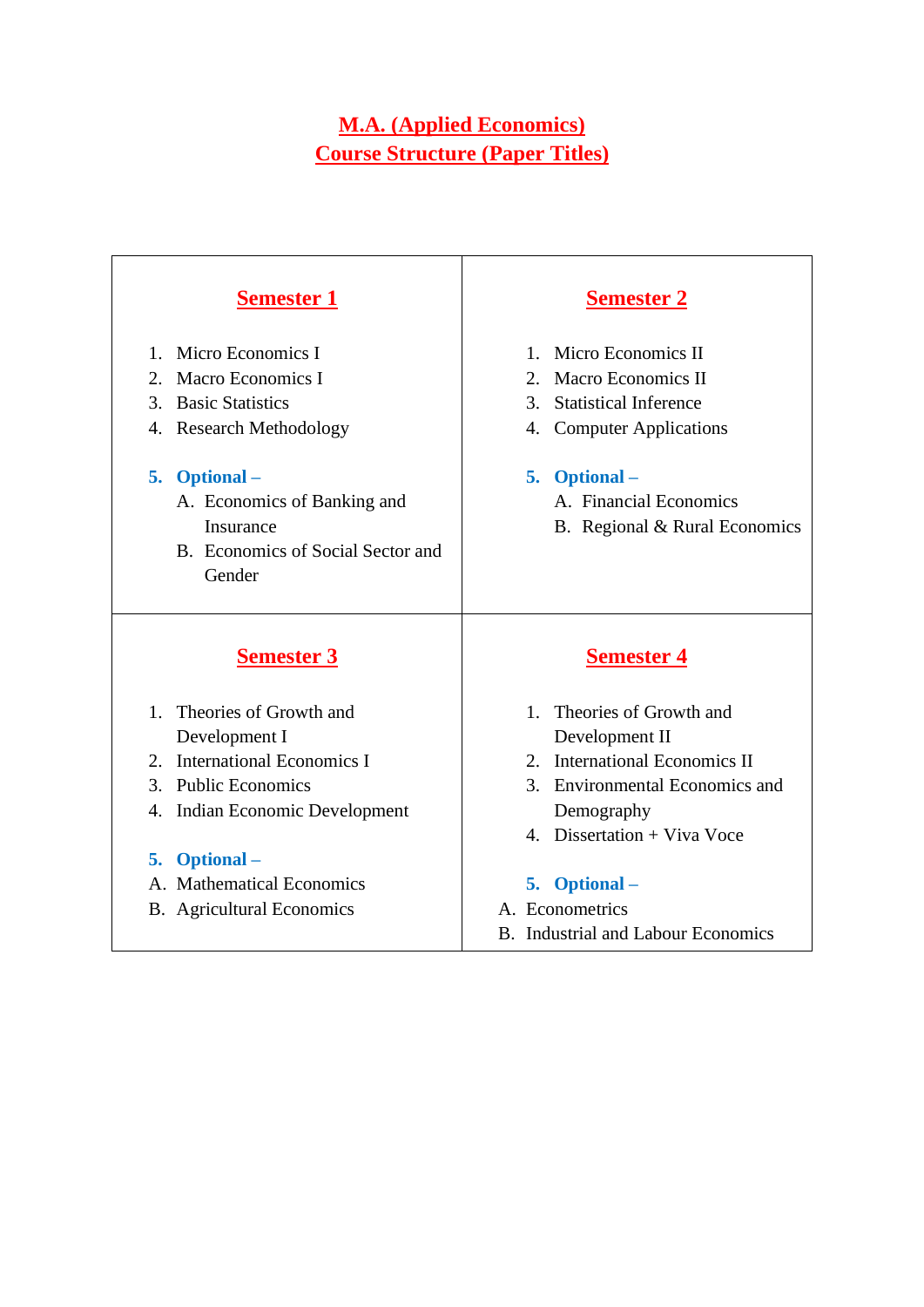# **SEMESTER 1 Paper 1 Microeconomics – I**

**Unit I:** Micro and Macro Economics, Positive and Normative Analysis, Inductive and Deductive Approaches, General Equilibrium and Partial Equilibrium, Problem of Scarcity and Choice, Utility Analysis – Concepts of Cardinal and Ordinal Measurement of Utility, Law of Diminishing Marginal Utility, Law of Equimarginal Utility. Diamond-Water Paradox, Marshallian Demand Analysis - Law of Demand and Supply, Elasticity of Demand: Price Elasticity, Income Elasticity, Cross Elasticity, Substitution Elasticity; Elasticity of Supply (Numerical based applications on various elasticities)

**Unit II:** Indifference Curve Analysis; Indifference Curves and their properties, Relationship between Marginal rate of Substitution and Marginal Utilities, Concept of Budget Line, Consumer's Equilibrium, Price Effect, Income Effect, Substitution Effect; Breakup of Price effect into Income Effect and Substitution Effects:, Approaches of Hicks and Slutsky, Compensating Variation and Equivalent Variation; Concept of Giffen Goods; Curves – Price consumption curve, Income consumption curve, Engel Curve, Bandwagon, Snob and Veblen Effect; Some More Applications of Indifference Curve Analysis – Taxation: Direct vs Indirect taxation; Rationing: Cost of living index; Effect of subsidies to consumers; Revealed Preference Theory – Derivation of Demand Curve; Concept of Strong and Weak Ordering.

**UNIT III**: Theory of Production - Production Function; Equal Product Curves or Isoquants; Marginal Rate of Technical Substitution; Factor Intensity; Marginal Product of the Factors; Ridge Lines; Production Possibility Curve; Product Lines; Law of Variable Proportions; Law of Returns to Scale (Constant, Increasing, Decreasing), Producer's Surplus, Elasticity of Substitution, Concept of Homogeneous Production Function, Constant Elasticity of Substitution (CES), Cobb Douglas Production Function and derivation of its properties. Numerical applications based on the production function. Theory of Costs and Revenue – Theories of Cost: various types of short-run and long-run costs; Economies and diseconomies of scale and the shape of the long run average cost, Graphs and Equations and interrelationships of AC, MC, TC, AFC. Elasticity of Cost; Learning Curve; Concepts of Revenue – TR, AR, MR and Elasticity of Demand. Numerical based Applications.

**UNIT IV:** Market Analysis: Pricing and Output determination under Perfect Competition, : Short run (Supernormal Profit, Normal Profit, Loss) and Long Run Analysis, Break Even Point; Shut down point in Short Run. Pricing in Monopoly – Price and Output determination under Monopoly, Absence of Supply Curve under Monopoly, Long Run Monopoly Equilibrium; Price Discrimination under Monopoly, Dumping, Monopoly Measures by Triffin, Bain and Rothschild. Comparison of Perfect Competition and Monopoly; Ways to Regulate Monopoly.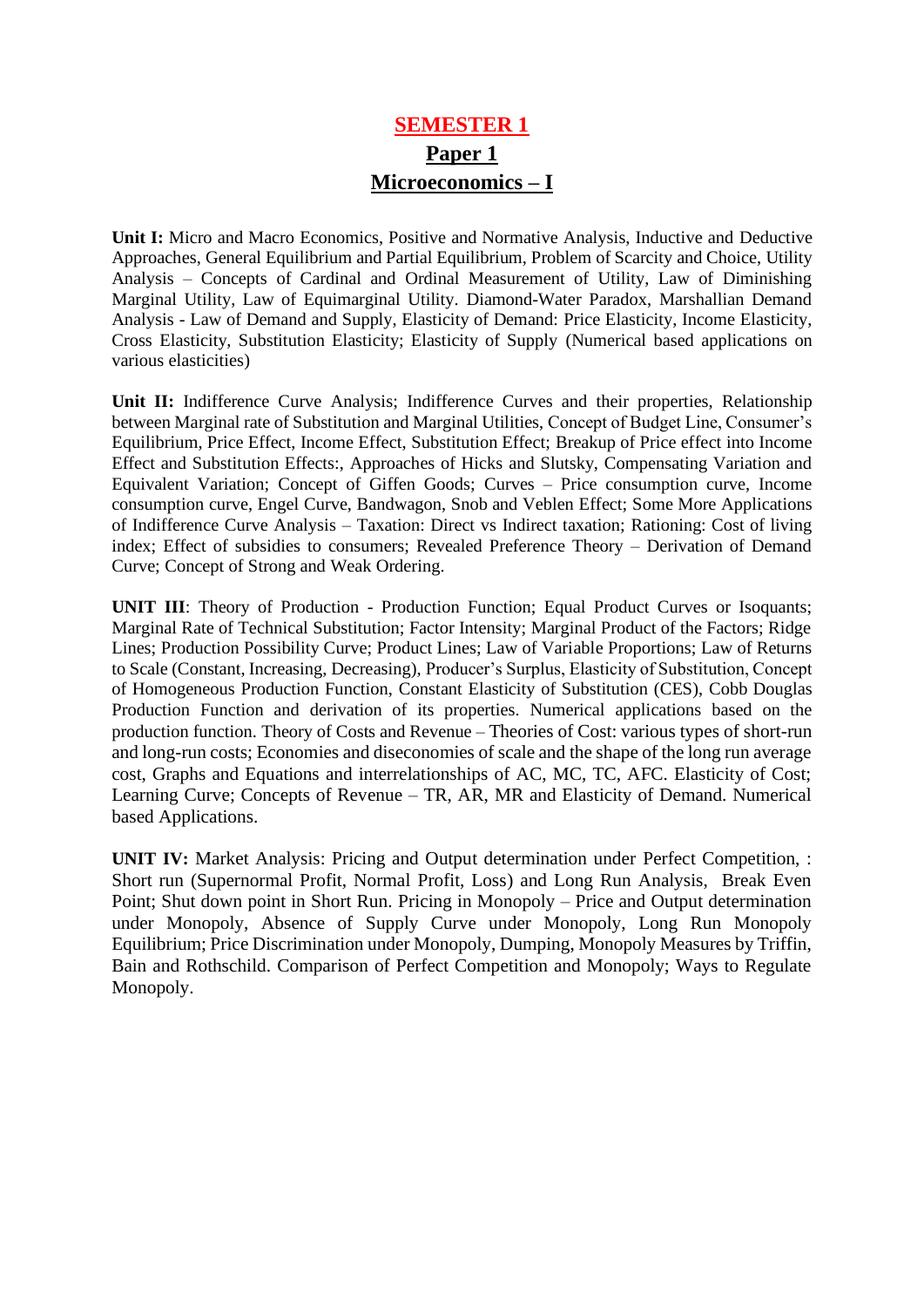## **Paper 2 Macroeconomics – I**

**UNIT I:** Meaning and some preliminary concepts involved in Macroeconomic, Development of Macro-Economics. Meaning & definition of National Income, Circular Flow of national Income-Two sector economy; Three sector economy; four sector economy, Measurement of National Income--- GNP, GDP, NDP, NNP, Personal Income and Disposable Income, Nominal GNP and Real GNP. Determination of Equilibrium level of national Income-Two sector model, Three Sector model & Four Sector model. Value Added Method, Expenditure Method, Income method, Difficulties in the Measurement of National Income. An overview of Macro-economic issues and their measurement: inflation, unemployment, output and growth, separating growth from cycles, Detrending a GDP time series, Persistence and coherence.

**UNIT II:** Determination of Output and Employment – Classical theory of Employment, Say's Law; Keynes' theory of Employment and Income determination, Principle of Effective Demand; Consumption function, Saving Function, Linear & Non-Linear Consumption Function, Determinants of Propensity to Consume , Keynes' Psychological Law of Consumption and its implications, short run and long run consumption function, Kuznets' findings , Absolute Income Hypothesis, Relative Income Hypothesis. Permanent Income Hypothesis, Life Cycle Hypothesis.

**UNIT III:** Investment – Types & Determinants– Marginal efficiency of capital, Accelerator theory of Investment, Neo classical theory of Investment, Capital Stock Adjustment, Tobin's Q theory of Investment, The concept of Investment Multiplier – Importance; Paradox of Thrift; Impact of Multiplier, Static and Dynamic Multiplier; Demand for Money : Classical approach to demand for money-Quantity theory approach- Fisher's transactions approach, Cambridge cash balance approach, Keynes' theory of Money and Prices; Friedman's Modern Quantity theory of money;

**UNIT IV:** Rate of Interest - Keynes's liquidity preference approach; IS-LM Framework: IS curve and good market equilibrium, LM curve and money market equilibrium, General equilibrium. AD-AS Framework: AD curve, its derivation and shifting; AS curve, its derivation and shifting; Equilibrium. Evaluating effectiveness of macroeconomic policies: IS-LM and AD-AS frameworks. The concept of Crowding Out of Private Investment. (Numerical based applications of IS-LM and crowding out).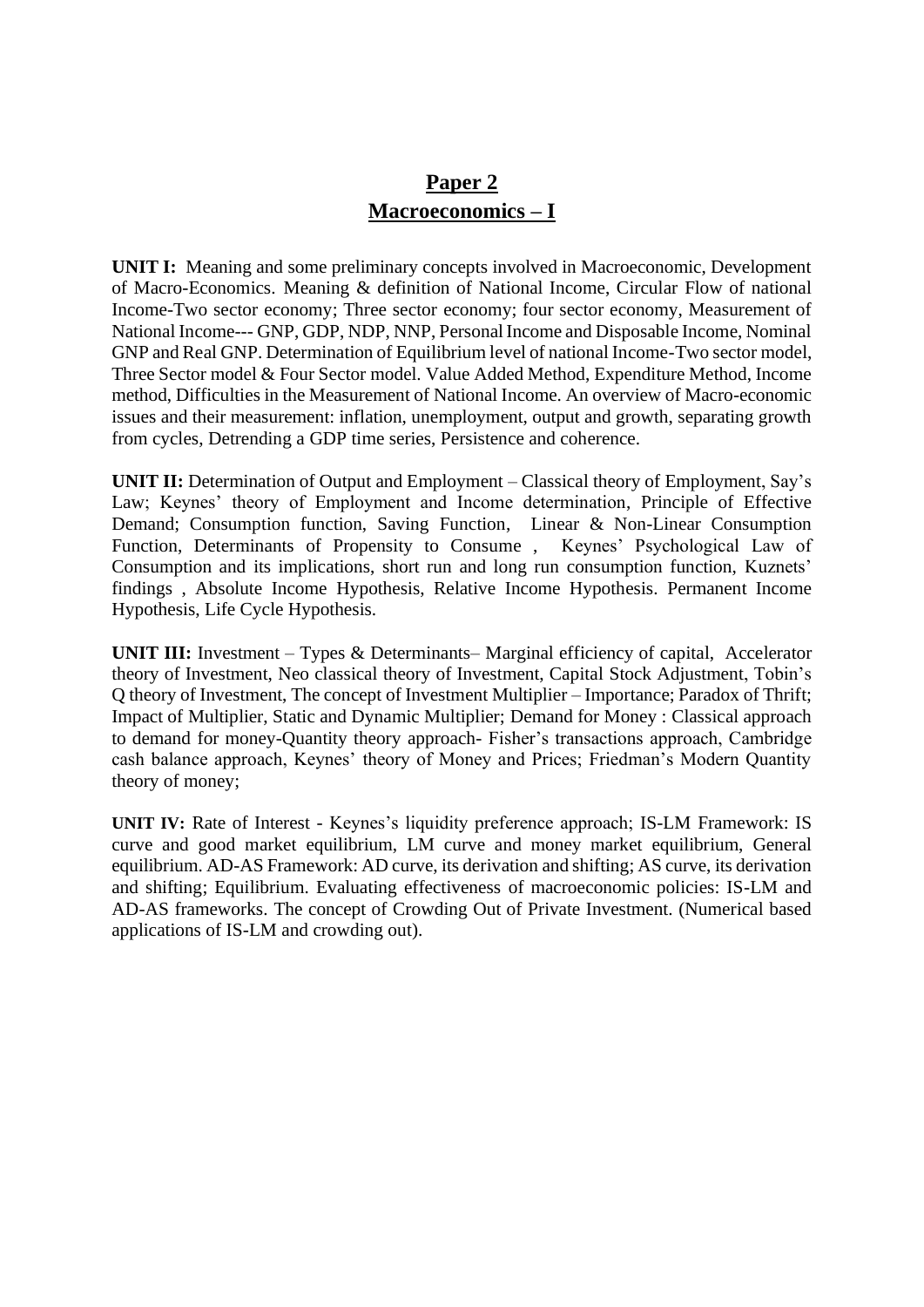# **Paper 3 Basic Statistics**

**UNIT I:** Definition, Importance & Scope of statistics, Describing and summarizing univariate distributions, frequency tables, histogram, distinguishing features, mean based and order based numerical summaries, visual techniques such as box plots. Measures of Central tendency (Arithmetic Mean, Geometric Mean, Harmonic Mean), Calculation of Median and Mode, Concept of Quartile. Measures of Dispersion– Range, Quartile deviation, Mean deviation, Standard deviation, Coefficient of Variation, Lorenz Curve; Measures of Skewness, Moments.

**UNIT II:** Index Numbers: Concept, types, application and problems in construction of Index numbers, The chain index numbers, Base shifting and deflating the index numbers, Cost of Living index numbers. Problems in the Construction of Index Numbers; Laspeyres', Pasche's and Fischer's Ideal Index Numbers. Problems in the construction and limitations of index numbers, Tests for ideal index number. Analysis of Time Series - Introduction, application, Components of Time Series. Measurement of Trend by Graphic Method, Semi-Average & Moving Average method and Least Squares Method.

**UNIT III:** Correlation Analysis: Karl Pearson coefficient of correlation, Spearman's rank correlation, and concept of Probable Error. Regression Analysis: Concept, Plotting of Regression lines, Regression coefficients, equations and prediction (Least Square Method), Interpolation and extrapolation.

**UNIT IV:** Fundamental Principles of Counting, Permutation and Combination, Probability and its Theorems: Concepts & Definition- Random experiment, random variable, sample space, events, Calculation of Probability, Theorems -Addition Theorem and Multiplication Theorem classical, relative frequency and axiomatic approaches to probability, basic results on probability, conditional probability, Baye's thereon.. Understanding Probability Distribution: Normal, Binomial & Poison Distribution (Numerical on distributions), Central Limit Theorem.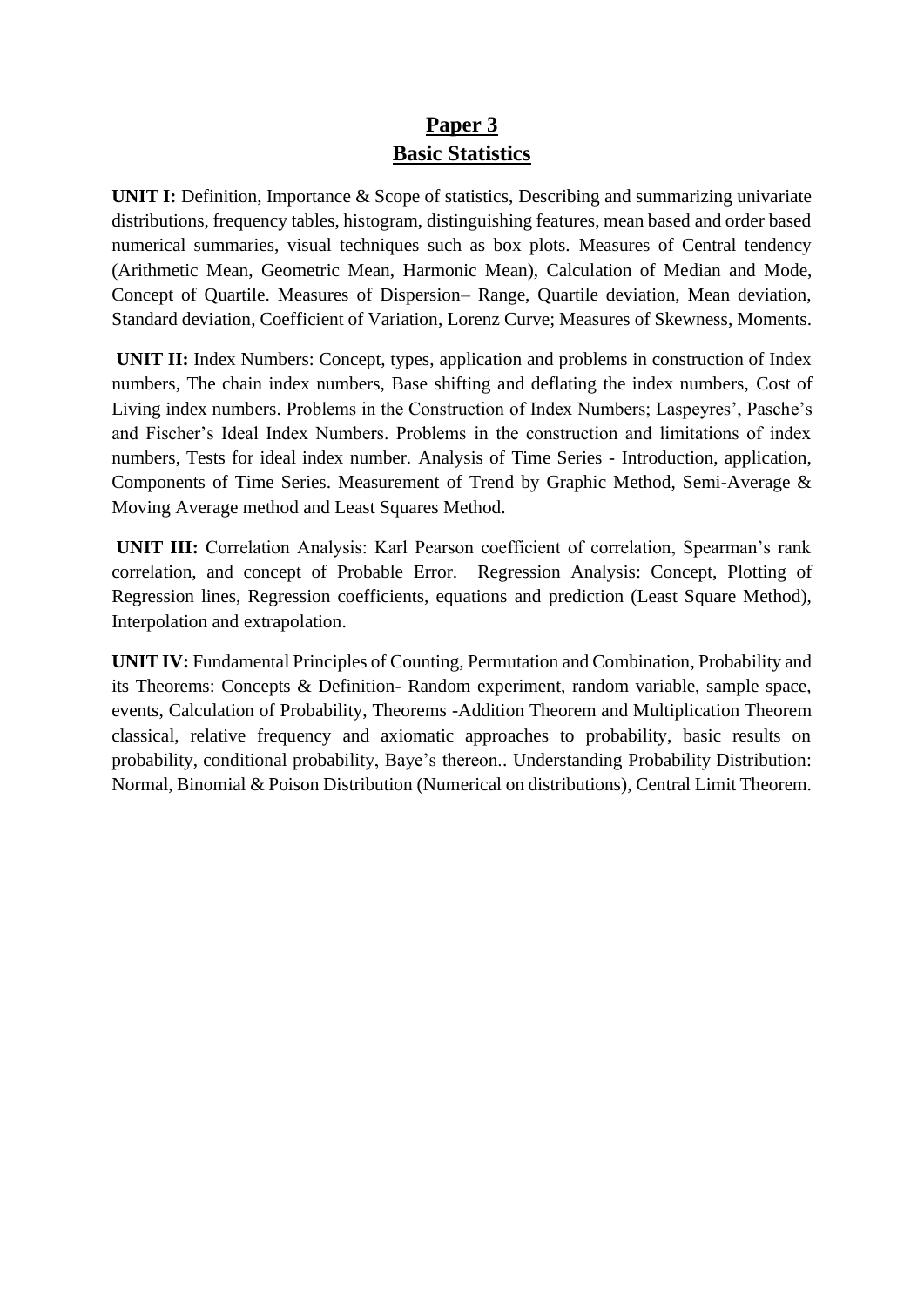## **Paper 4 Research Methodology**

**UNIT I:** Research – Definition, Characteristics, Objectives, Research and Scientific Method; Importance of Research; Types of Research - Descriptive vs. Analytical Research, Applied vs. Fundamental Research, Quantitative vs. Qualitative Research, Conceptual vs. Empirical Research; Research Methodology: An Introduction, Research Process- Basic Overview, Research Methods vs. Research Methodology; Features of Good research Study; Problem Identification Process: Defining the Research Problem; Review of Literature - Identification of Research Gaps and Research Needs; Formulation of Objectives and Hypothesis, Types of Hypothesis, Hypothesis: Variables and their linkages, characteristics of good Hypothesis.

**UNIT II:** Nature of Research Design, Formulation of Research Design; Various Types of Experimental and Non-Experimental Research Designs. Data Collection – Secondary and Primary Data; Questionnaire Designing; Qualitative Methods of Data Collection -Survey, Interview (Personal and Focus Group), Observation, Case Study, Projective Techniques; Types of Measurement Scales (Likert and Thurston), Criterion for Good Measurement. Reliability and validity of Research tools.

**UNIT III:** Sampling – Sampling concepts, Sample vs Census, Sampling Frame; Probability Sampling – Simple Random, Systematic Sampling, Stratified Random Sampling, Cluster Sampling; Non-Probability Sampling – Convenient Sampling, Judgement Sampling, Snowball Sampling, Quota Sampling; Determination of Sample Size, Sampling and Non- Sampling Errors.

**UNIT IV:** Writing an Article, Essay and Research Paper; Importance of Report Writing; Types of Research Reports, Structure of Report- Guidelines; Reviews - Book Review; Case Review; Citation Methods - Foot Note, Text Note, End Note, References, Bibliography; Citation Rules - Blue Book, MLA, APA, Chicago. Online Research – New Age techniques; Use of Mendley; Criteria of Good Research, Research Ethics – Plagiarism , laws related to Plagiarism and measures to avoid Plagiarism.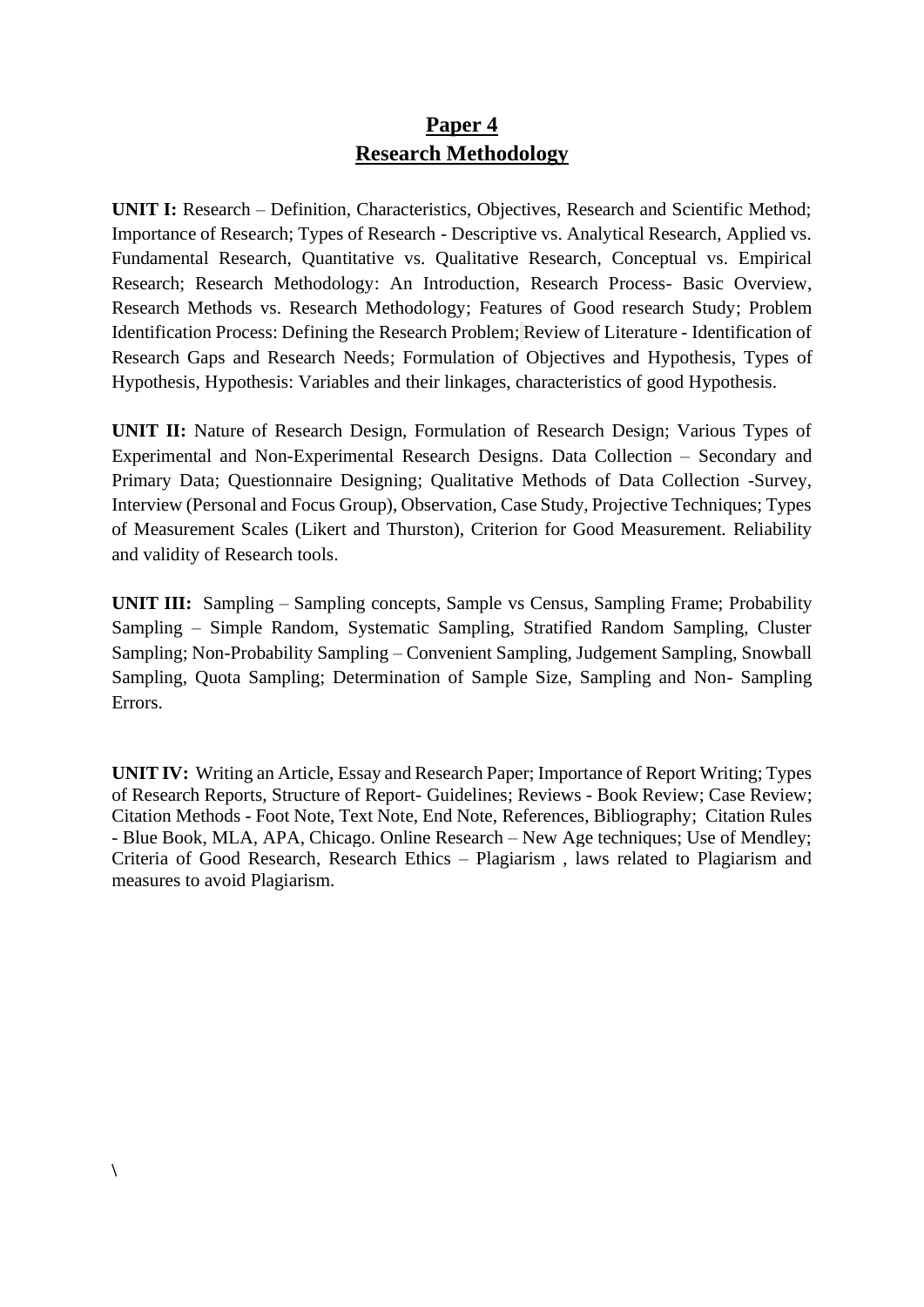#### **Paper- 5**

#### **OPTIONAL PAPER**

#### **A. ECONOMICS OF BANKING & INSURANCE**

**UNIT I:** Risk, Uncertainty and Asymmetric Information in Banking and Insurance Markets -Expected Utility Theory in Insurance Market; Risk pooling; risk spreading; risk transfer; Quality Choice – Choosing the Quality; Moral Hazard and Adverse Selection in Banking and Insurance Theories; Signaling - The Sheepskin Effect; Incentives; Asymmetric Information - Monitoring Costs Example: The Grameen Bank; Systems Competition; The Problem of Complements; Relationships among Complementors; Markets with Network Externalities.

**UNIT II:** Commercial Banking – Meaning and Functions of a Bank, Types of Banks, Banking Systems, Balance Sheet of a Bank, Portfolio Management, Credit Creation Process, , Deposit Insurance and Credit Guarantee Scheme, Banking Legislation in India; Nationalisation of Banking – A critical analysis, Social Responsibility of Banks, Non-Performing Assets, Innovative Banking, Merchant Banking, Free Life Insurance Cover to Saving Bank Account Holders, , Economic Liberalisation and Banking Sector Reforms, Narsimham Committee Report-2 on Banking Sector Reforms, New trends in Commercial Banking in India, Role of Commercial Banks in a Developing Economy, Cooperative Banking, Land Development Banks, Regional Rural Banks, NABARD.

**UNIT III:** Central Bank- Functions of Central Bank, Role of Central Banks in developing countries, Credit Control Methods – Bank Rate Policy, Open Market Operations, Variable cash Reserve Ratio, Qualitative methods of credit control; RBI – Origin and Monetary policy over time, Achievements and failures of RBI; SBI – Establishment and Organisation, Objectives and functions, Achievements; Non-Banking Financial Intermediaries, Development Banks, IFCI, SFCs, IDBI, SIDBI, IRBI, ICICI, UTI, NBFCs, Export-Import Bank of India, Critical Evaluation of Development Banks; Exchange Banks, Indian Banks Abroad.

**UNIT IV:** Social v/s Private Insurance; Life v/s Non-Life Insurance; Concept of General Insurance-Types; Health Insurance, Marines Insurance, Motors Insurance, Agricultural Insurance, Fire Insurance, Personal Accident Insurance; Importance of General Insurance in a Country's Economic Development; Concept of Short-Term Risk; Inspection or Risk; Rating and Calculation of Premiums; Marketing of General Insurance; General Insurance Corporation of India. Insurance as Investment - Tax-Advantage and Tax Non-Advantage; Essentials of Individual Retirement Planning; Pension Plans; Basic Principles of Pension Plans; Pension Plans in India. Regulation of Insurance: Insurance Regulation in India; Role and need of regulation-History of Insurance regulation in India- Insurance Regulation and Development Authority (IRDA); Insurance reforms and birth of IRDA - Performance of IRDA - Indian insurance in the Global Platform-Future potential in Indian insurance business.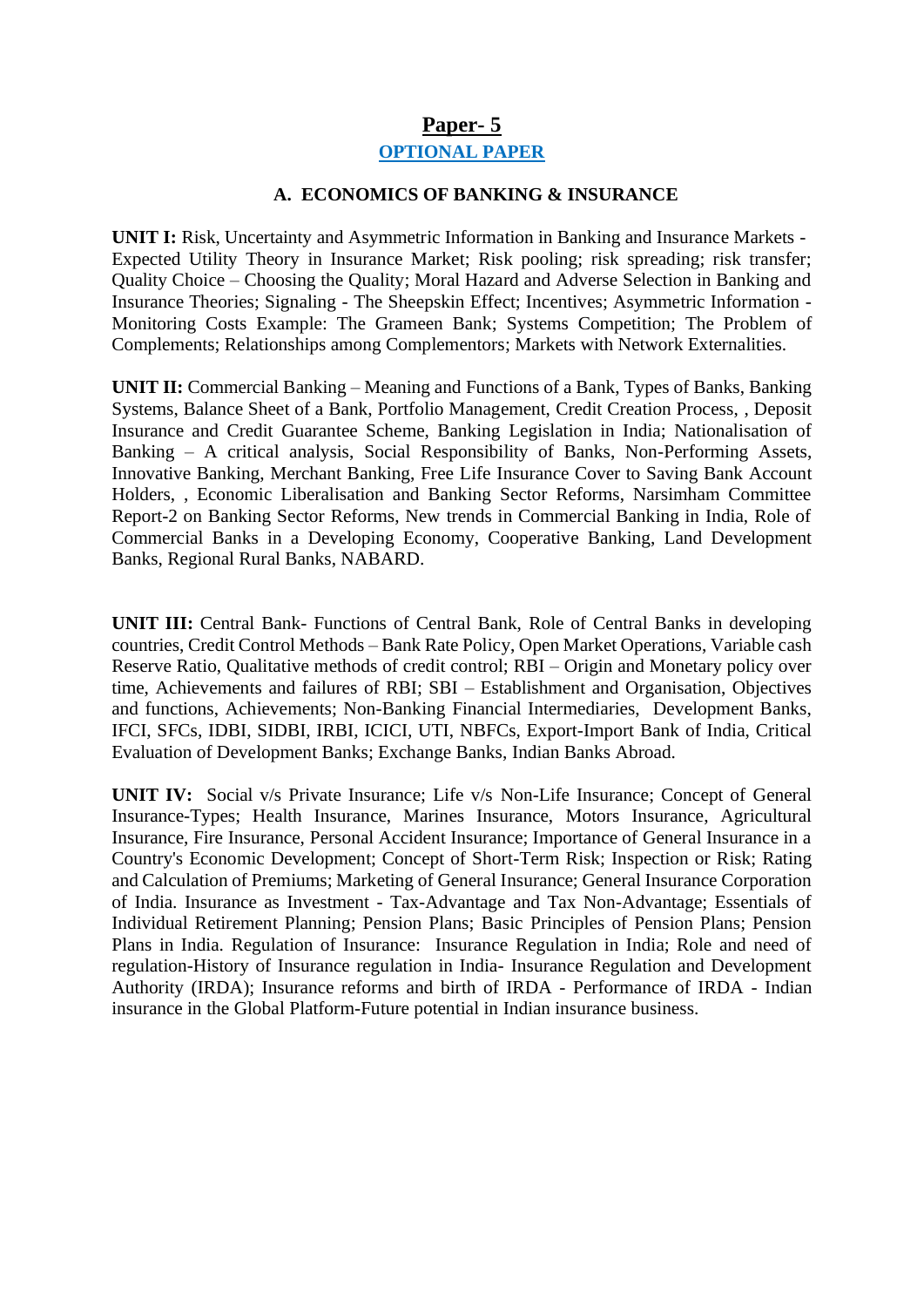#### B. **ECONOMICS OF SOCIAL SECTOR & GENDER**

**UNIT I:** Economics of Education -Concept and scope of Economics of Education; Education as consumption and investment goods; Human capital-concept and components of human capital; Education and economic growth; Cost of education; Expenditure on education, private costs and social cost, direct and indirect cost; Benefits of education-Direct and indirect benefits, private and social benefits; Cost-Benefit analysis in education. Educational Planning and Financing Approaches to educational planning- Production function models; Manpower Requirement Approach, Input Output model, Gender based Approach; Educational planning in developing countries with special reference to India, Role of financing in educational development, educational financing in India- equity and efficiency effects of financing education in India.

**UNIT II:** Health Economics - Concepts, definition and components, Measures of health status; Economic Evaluation of Health care; Health care markets, Demand for Health care, Supply side considerations, Market for health insurance. Public Policy on Health and Development Dimensions, Public policy in health care delivery- role of state; Hale and DALY, Health dimension of development – Poverty and Malnutrition; Inequalities in health – Class and gender perspectives, Health care in India: Post Reform Scenario.

**UNIT III:** Concept of Social Overhead Capital, Infrastructure-Development Linkages; Infrastructure as Public Good – Issues in non-excludability and non-rivalrous consumption; Nature of Public Utilities; The Peak-Load, Off-Load Problem; Issues in Privatisation of Infrastructure. Infrastructure Policy and Regulation; Infrastructure Finance; Public-Private Partnership (PPP); Transportation: Railways, Roadways, Airways and Waterways: Progress, Pricing; Technological Advancement and Challenges. New policies/programmes related to each mode of transportation; Communication: Tele-density, Mobile and Internet.

**UNIT IV:** Concept of Gender Economics; Gender issues in economic theory; Gender division of work; Invisibility of women's work; Gender budget; Gender Audit. Approaches: Women in development (WID); Women and development (WAD), Gender and development (GAD); Neoliberal approaches. Conceptualizing and measuring women's contribution to national income and growth; Gender Inequality in human development; Gender related development indices; Measuring gender empowerment; Women in agriculture; Women in industry; Women in services; Gender dimensions of International trade.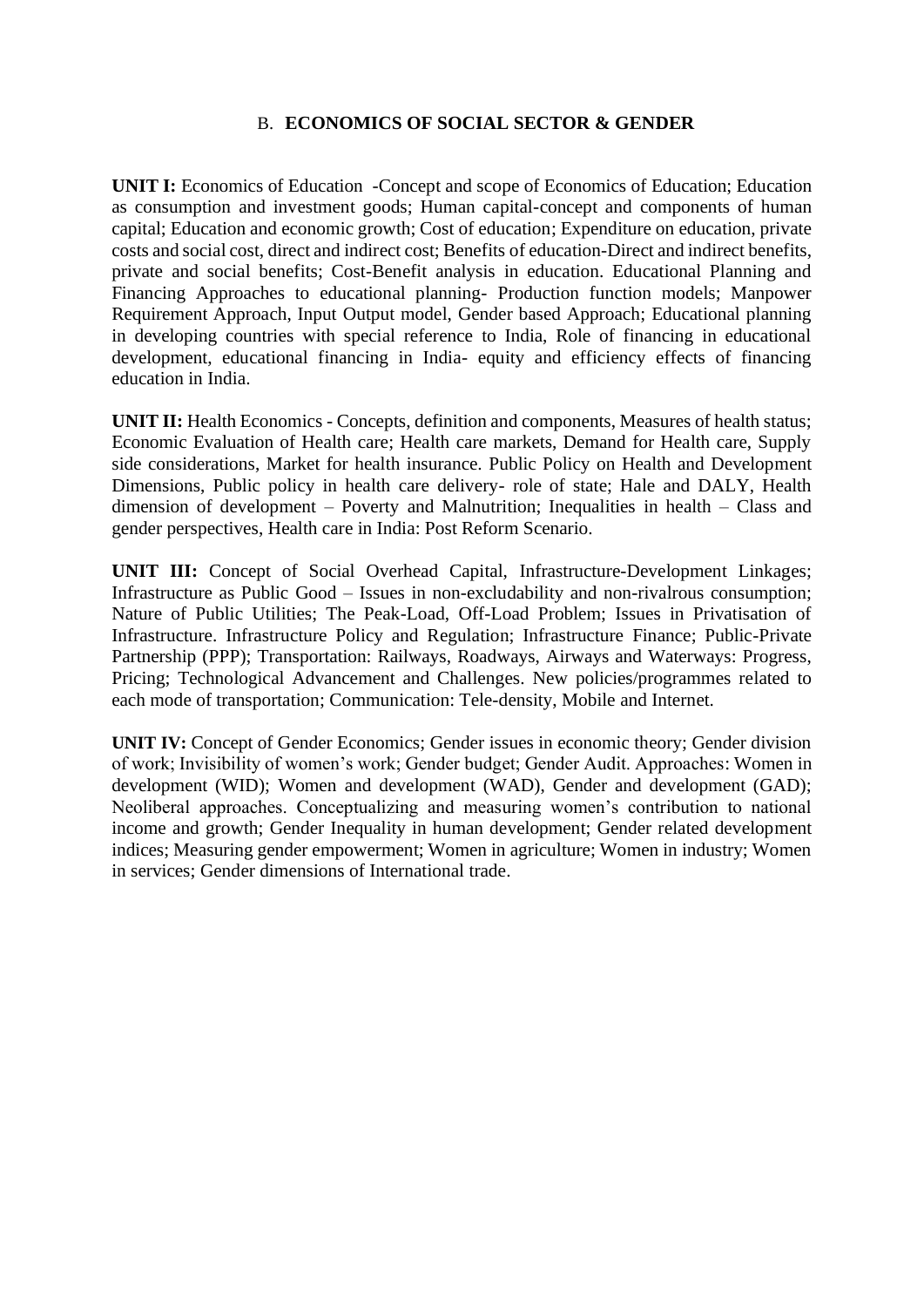# **SEMESTER 2 Paper 1 Microeconomics – II**

**UNIT I:** Monopolistic Completion: Major features; Pricing under Monopolistic Competition – Short Run; Group Equilibrium in the Long run under Monopolistic Competition – Concept of Excess Capacity; Chamberlin's Alternative Approach; Oligopoly – Major features, Non Collusive Oligopolies - Cournot's Duopoly Model, Bertrand's Model, Stackelberg Model; Chamberlin's Model, The Kinked Demand Model, Hotelling Model, Edgeworth Model. Collusive Oligopolies – Various types of Price Leadership, Cartels.

**UNIT II:** Alternate theories of the firm: Full Cost Pricing theory, Baumol's Sales Maximisation theory, Williamson's Managerial Discretion theory, Herbert Simon's Satisficing theory, Behavioural theory of Cyert and March; Limit pricing principle (Bains, Sylos-Labini, Modigliani and Bhagawati);

Basic concepts of Game theory; Types of game; Payoff Matrix;; Nash equilibrium; Mixed strategies. Games of Coordination- Prisoner's dilemma, Battle of sexes; Assurance game. Games of Commitment- The Frog and the Scorpion, The Kindly Kidnapper, Pigs pressing levers, Intergeneration conflict over Saving. Solving Sums on Two Person Zero Sum and Non-Zero-Sum Games (Pure and Mixed Strategy), Saddle point solution , Value of a Game,

**UNIT III:** Theory of Factor Pricing – Concepts of productivity (MPP & VMP); Marginal Productivity Theory; Equilibrium of the firm in Perfectly competitive markets; Factors prices under imperfect competition – Monopolistic Exploitation, Monopsonistic Exploitation, Double Exploitation; The Adding Up Problem – Product Exhaustion Problem, Classical and Modern theories of Rent, Interest, Profit and Wages.

**UNIT IV:** Elements of General Equilibrium Analysis, Edgeworth Box Diagrams, Welfare – Some Early Criteria, Marginal conditions of Pareto Efficiency, First and Second Fundamental Theorems of Welfare Economics; Kaldor-Hicks Compensation Criterion, Scitovsky Paradox, Social Welfare Function, Arrow's Impossibility Theorem , Grand Utility Possibility Frontier, Bliss Point, Theorem of Second Best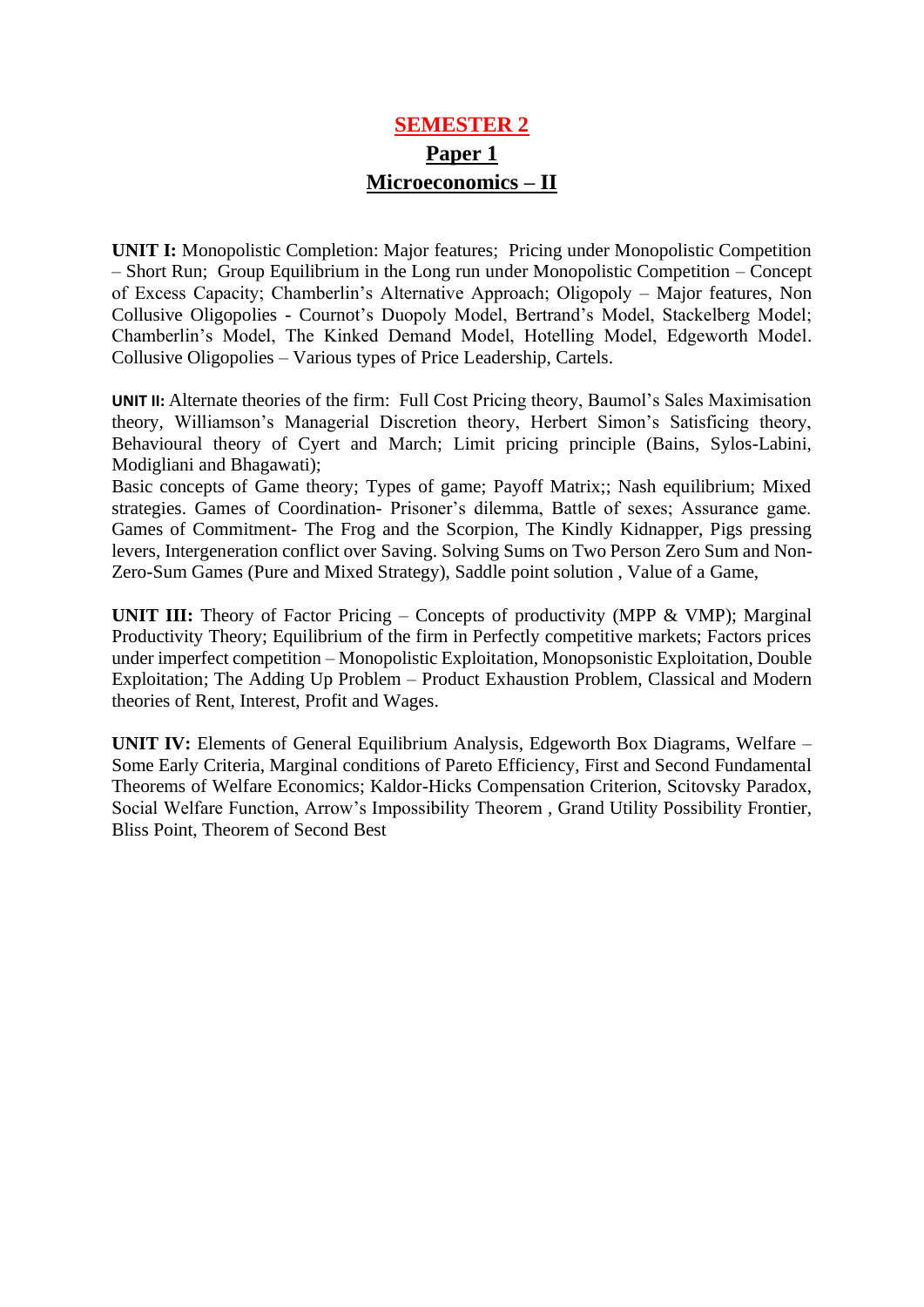### **Paper 2 Macroeconomics – II**

**UNIT I:** Determinants of Supply of Money: Concept of Money and its evolution, Meaning of Money Supply, Monetary Aggregates in India, High Powered Money, The Money Multiplier and its derivation; Credit Creation, Determinants of money multiplier; Keynes' Income theory of money. Post-Keynesian approaches to demand for money-Patinkin and the Real Balance Effect, Approaches of Baumol and Tobin; Friedmans' Modern quantity theory.

**UNIT II:** Inflation: Nature, Causes, Types, Measurements – CPI, WPI; Economics effects of Inflation – The effect of Inflation on the distribution of Income and Wealth, The effect of Inflation on output, Employment and the Growth Rate. Inflation and Unemployment: The Phillips Curve, Shift in Phillips Curve – Effect of Cost of Living on Wages, Stagflation, Friedman-Phelps model of Stagflation; Long Run Phillips Curve - Adaptive Expectation and Rational Expectation theory; Taxation and Laffer Curve, Supply Side Economics

**UNIT III:** Trade Cycles – Models of Samuelson, Hicks and Kaldor; International Adjustment: The Determination of National Income in Open Economy; IS and LM The International Transmission of Disturbance: Transmission under Fixed Exchange Rate; Transmission under Floating Exchange Rate (Mundel Fleming Model). Classicism, Keynesianism and Monetarism – Classical and Keynesian Models compared; Crisis in Keynesian economics and revival of Monetarism, Keynesianism Vs Monetarism. Relevance of Keynes for Developing Countries.

**UNIT IV:** The theory of economic policy, - target and Instrumental variables, policy lags. Monetary policy – Objectives, Instruments – Quantitative and Qualitative; Rules Vs Discretion, Monetary targeting and inflation. Fiscal policy, Okun's Law – Growth Vs Stability and Macroeconomic policy during reform period. Relative Roles of Fiscal and Monetary Policies; Monetary and Fiscal Policy Mix; India's Monetary and Fiscal Policy over the years. Economic growth and its determinants – Saving, Investment and India's Growth Performance over the years; COVID – 19 and its Impact on Growth ; Global Financial Crises and their Impact on World Economy;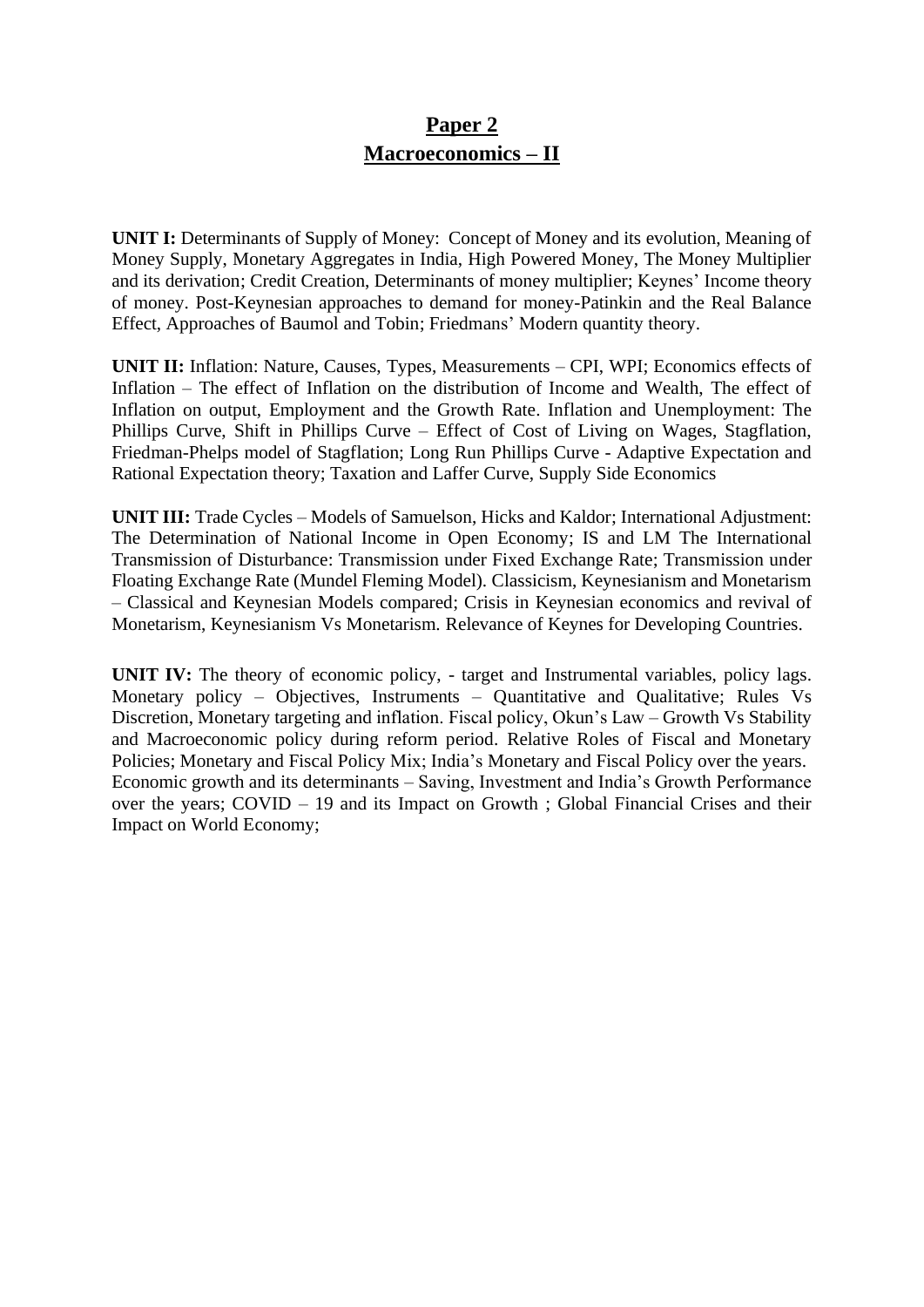# **Paper 3 Statistical Inference**

**UNIT I:** Sampling and Estimation - Concepts of parameter, statistic, sampling distribution, Estimation using Normal Distribution, standard error; Point estimation and Desirable properties of a point estimator; Interval Estimation, Statistical hypothesis, null and alternative hypotheses, Types of errors, (Type I and Type II), Power of the test and Power Curve, level of significance, confidence intervals, choice of critical region, one tailed two tailed tests; Concept and interpretation of p value.

**UNIT II:** Testing of Hypothesis about Attributes – number of successes, proportion of successes, difference between proportions. Testing Hypothesis - Parametric tests – Small sample test  $-$  t test  $-$  testing hypothesis about population mean and proportion; testing hypothesis for differences between two means or proportions; Large sample test  $- z$  test; Variance ratio test – F test; ANOVA – One way and Two Way.

**UNIT III:** Non-Parametric Tests – Chi Squares – testing of independence and Goodness of Fit; Runs Test, One Sample Sign Test, Two Sample Sign Test, Mann Whitney U Test for Independent Samples, Wilcoxon Signed – Rank Test for Paired Samples, The Kruksal- Wallis Test. Spearman's Rank Correlation test, Kendall's rank correlation test,

**UNIT IV:** Factor Analysis – Use, Conditions, Steps, Factor Loadings and Eigen Values, Concept of Communality; Discriminant Analysis – Objectives and Uses, Steps; Key Concepts of Cluster Analysis; Multidimensional Scaling and Perceptual Mapping; Basics of Conjoint Analysis.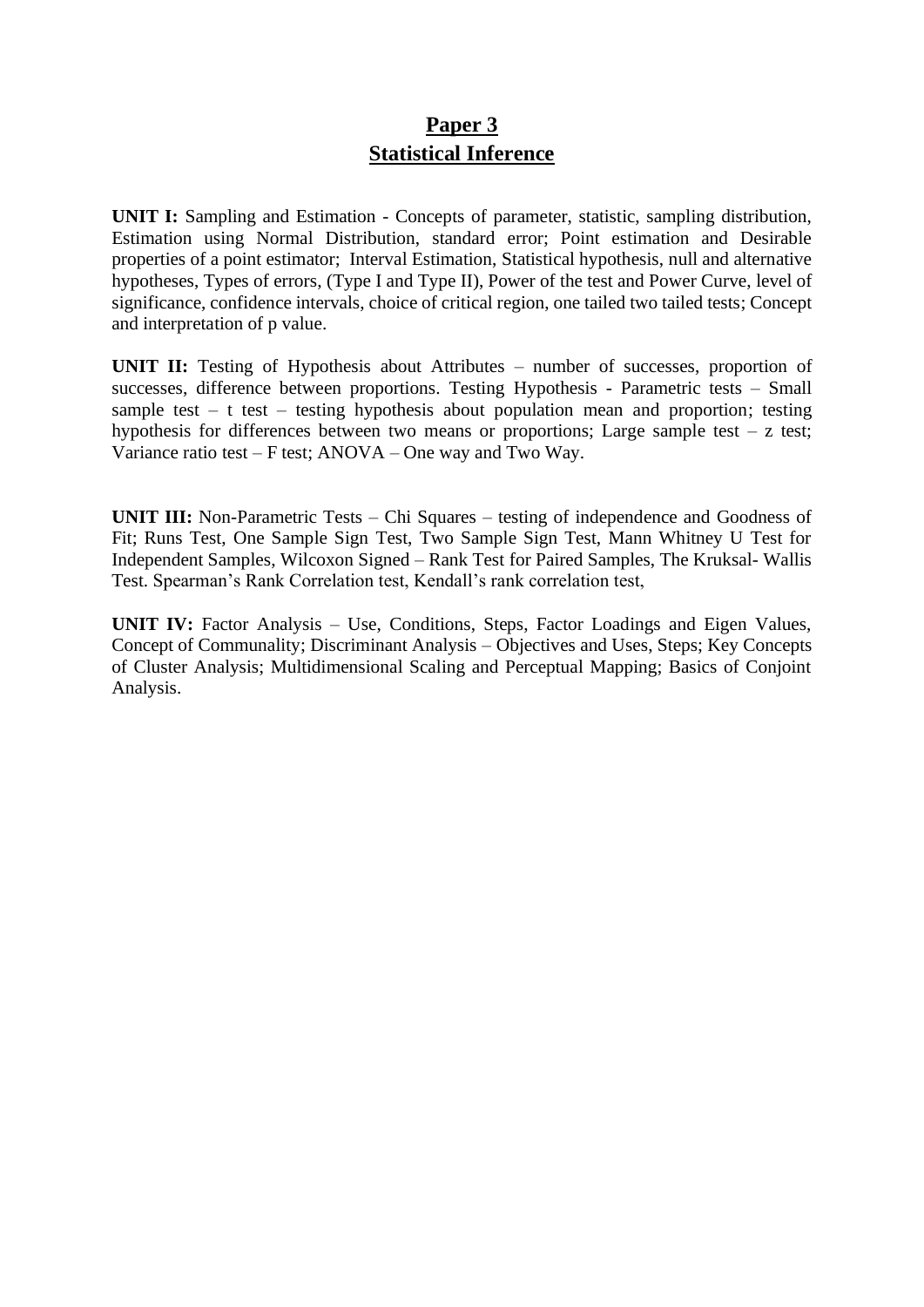## **Paper 4 Computer Applications**

UNIT I. Anatomy of computer, operating system concepts, hardware, software concepts & terminology, networking--- definition, types, applications. Introduction to GUI. Various Generations of Computers. An overview of Computer Languages

Introduction to MS-Office— MS Word: creating documents, formatting features, standard toolbar, text formatting, header &footer, mail-merge, macro, insertion of files & pictures.

**UNIT II -** MS-Excel- Construction of worksheet and inserting data according to its characteristics, creation of charts and graphs. Functions to estimate descriptive statistics – Measures of central tendency and variation, covariance& coefficient of correlation, estimation of simple linear regression.

coefficient of correlation and regression and application of various tests for hypothesis testing.

MS- Power point – Create power point presentation with the help of different presentation styles, editing slides, various views of PowerPoint presentation, insertion of chart and pictures, animation and transition effects, creation of photo album.

**UNIT III -** Use of SPSS – Method of preparing data sheet and entering data according to its characteristics , use of various statistical tools on SPSS. Application of t-test, paired t test, One-way ANNOVA, Two way ANNOVA, Chi-Square test.

**UNIT IV**- Internet basics& Applications—Internet & its uses, Intranet & Extranet, web pages, websites, web servers, web browser, internet domains, URL's, IP address, search engines. Use of Internet Resources for research. How to create a Google website, Google Form, Online Quiz,/Feedback form etc.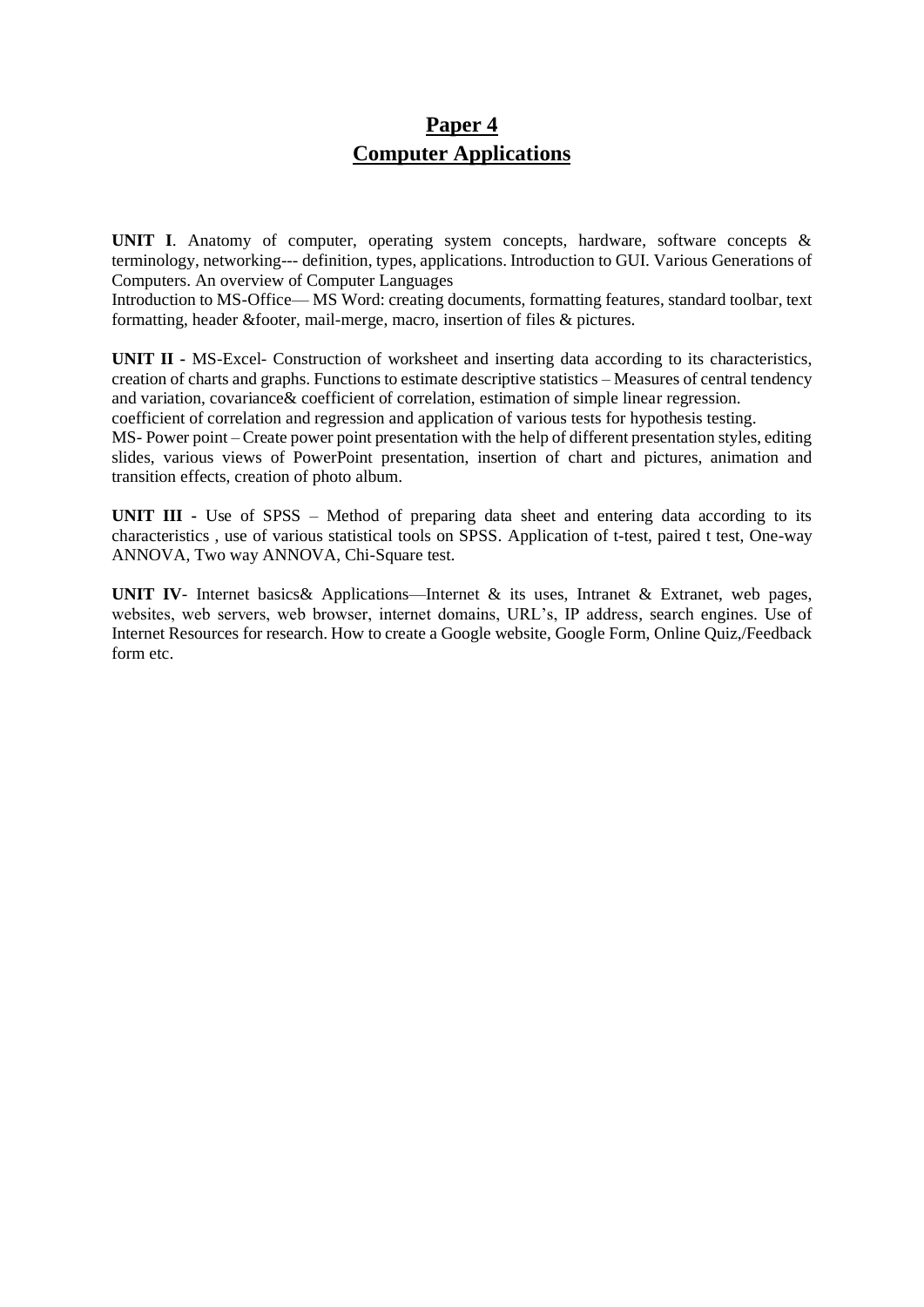#### **Paper- 5**

#### **OPTIONAL PAPER**

#### **A. FINANCIAL ECONOMICS**

**UNIT I:** Introduction to Financial Economics - Finance and Economics – Role of Financial Intermediation - Financial System and Economic Development; Equilibrium in Financial Markets; Criteria to evaluate assets: Risk and financial assets, types of risk, return on assets, Risk - Return trade off - Valuation of securities.

Theories of interest rate determination - Level of interest rates - Long period and Short period rates; Term Structure of Interest rates - Theories of interest rates structure - Expectational theory - Segmentation theory; Administered interest rates - Appropriate interest rate policy

**UNIT II:** Money and Finance- Money and Near Money – Components of financial markets -Money markets and capital markets - Primary and secondary markets – Organized and overthe counter markets – Commodity and currency market - Derivative market - Securities traded in financial markets - Financial Instruments - T- Bills- Commercial papers – Certificates of Deposits – Repos and Reverse repos – Bond Markets – Treasury bonds- State and Municipal Government bonds- Corporate Bonds – Zero Coupon Bonds – Convertible bonds- callable bonds- putable bonds – Fixed and floating rate bonds – International bonds- Instruments in capital markets

**UNIT III:** Primary Markets, Initial Public Offers – Follow on public offer - Rights issue – Bonus issue – Qualified Private placements - Function of merchant banker – Pre-issue obligations – Post-issue obligations – Pricing of Public issue – price bands – Credit Rating – Dutch auction - Book Building -Post-Issue Obligations- Eligibility Norms- Contribution of Promoters and lock-in- Demat Issues- Euro Issues- Applications Supported by Blocked Amount (ASBA) -Qualified Institutions Placement (QIP)

Secondary Market: Depository system – Stock exchanges – Demutualization of stock exchanges – Listing of securities – Internet trading – Trading in Secondary Markets – types orders – Limit orders – Market orders- Stop loss order – Day order – Cancel Order - Matching Orders - Circuit breakers – Insider Trading – Unfair trade Practices – Buy back - Over-the counter Markets. BSE, NSE.

**UNIT IV:** Derivative market - Forwards, Options and futures – Call and put option – Speculating with call option – Speculating with put options – Determinants of call option premium - Determinants of put option premium.

Foreign Exchange Rates - International Monetary Fund- International Liquidity- Leading Operation of World Bank and its Affiliates; Working of International Development Agency and International Finance Corporation; Asian Development Bank and India; Euro-Dollar and Euro Currency Markets

Financial Sector Reforms - Philosophy of Financial Sector Reforms – Achievements - Areas of Concerns in Financial Sector Reforms. SEBI: its impact on the working of capital market in India.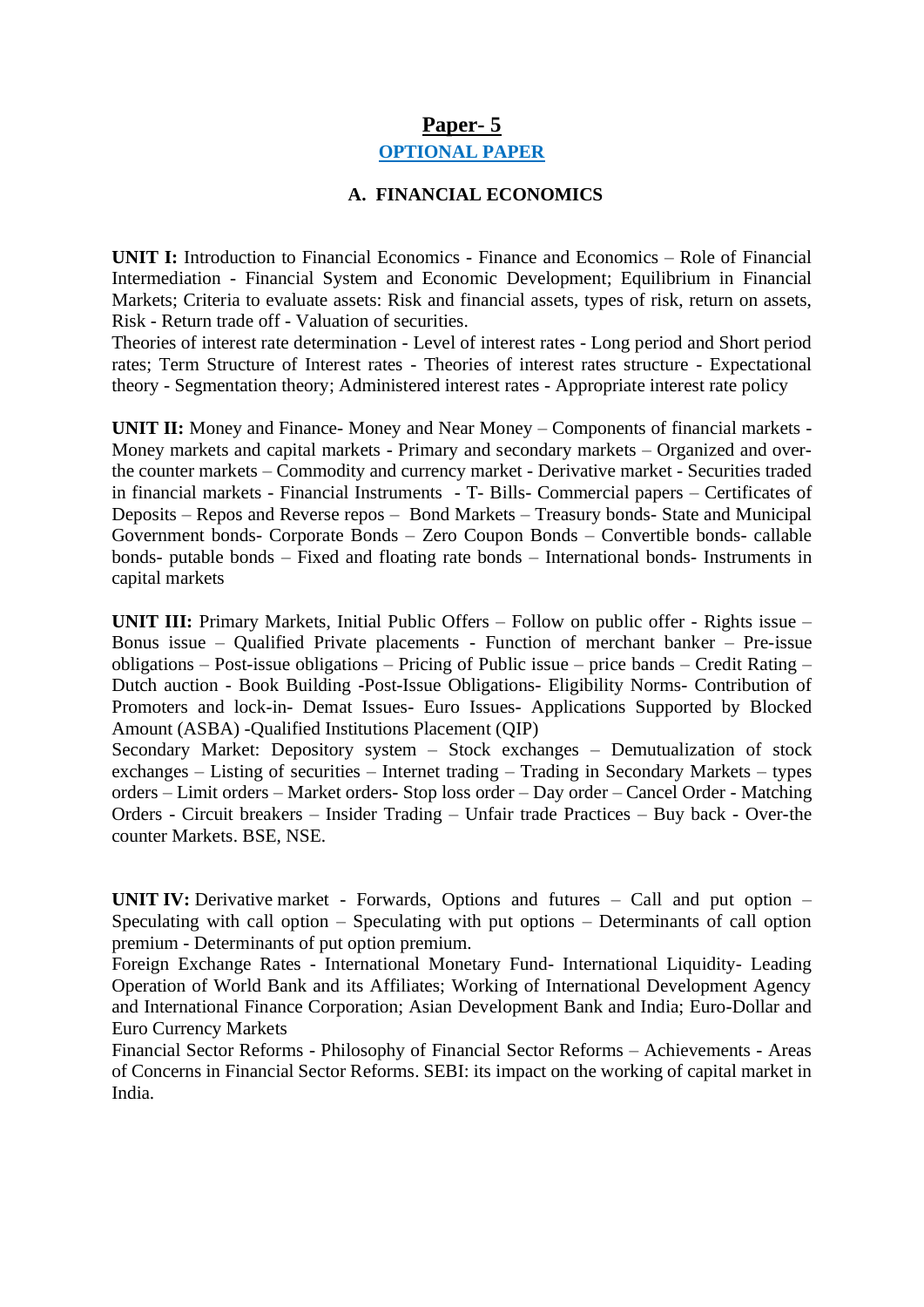#### **B. REGIONAL & RURAL ECONOMICS**

**UNIT I:** Regional Economy – Meaning and Definitions; Theory of Location and interdependence, Concept of Regional Planning - complementary region, Causes for Regional Imbalances- Measures to reduce regional Imbalances- Regional Development and regional planning- Sectoral and Functional approaches. Importance of Regional analysis in developed and backward economics, Application of theories; Status of Development in relation to Regional economic development; Export Base Theory – Sectoral Theory Vs Regional Theory of Development; Growth Pole theory-Central place theory – Diffusion Theory-integration: Development Differentials.

**UNIT II:** Rural Economy: rural dynamics, characteristics, problems, challenges and opportunities; Responding to Changing Agrarian Economy; Rural Farm and Non-Farm Sector: Employment and Barriers; Rural Employment Generation Programmes: NRLM, MGNREGA. Changing dimensions of Village Self Reliance in the post COVID Era. Approaches to understand rural development: Rapid Rural Appraisal (RRA) and Participatory Rural Appraisal (PRA); Sustainable Rural development, Technology for rural growth: ICT, mobile, successful programmes; Business Markets for village economy.

**UNIT III:** Planning for Rural Development: levels, functions, decentralization, methodology of micro-level planning, for block and district level planning; Organizations for rural development: criteria, government organisations, PRIs, Cooperatives, Voluntary Agencies/NGOs, Corporations; Community Capacity Building, Common Property Resources. Capital formation in Rural Sector – Savings, Assets and Credits.

**UNIT IV:** Rural Entrepreneurship: role, programmes, role of institutions, Agri-Entrepreneurship; Micro-Finance Institutions (MFIs): role of MFIs, Self Help Groups; Micro, Small and Medium Enterprises in Rural India; Rural and micro Insurance; Rural Industrialization. Bundelkhand Rural Economic Development – Major Issues : Drought, Migration, Crop Failure, Mining; and Approaches to Solve them.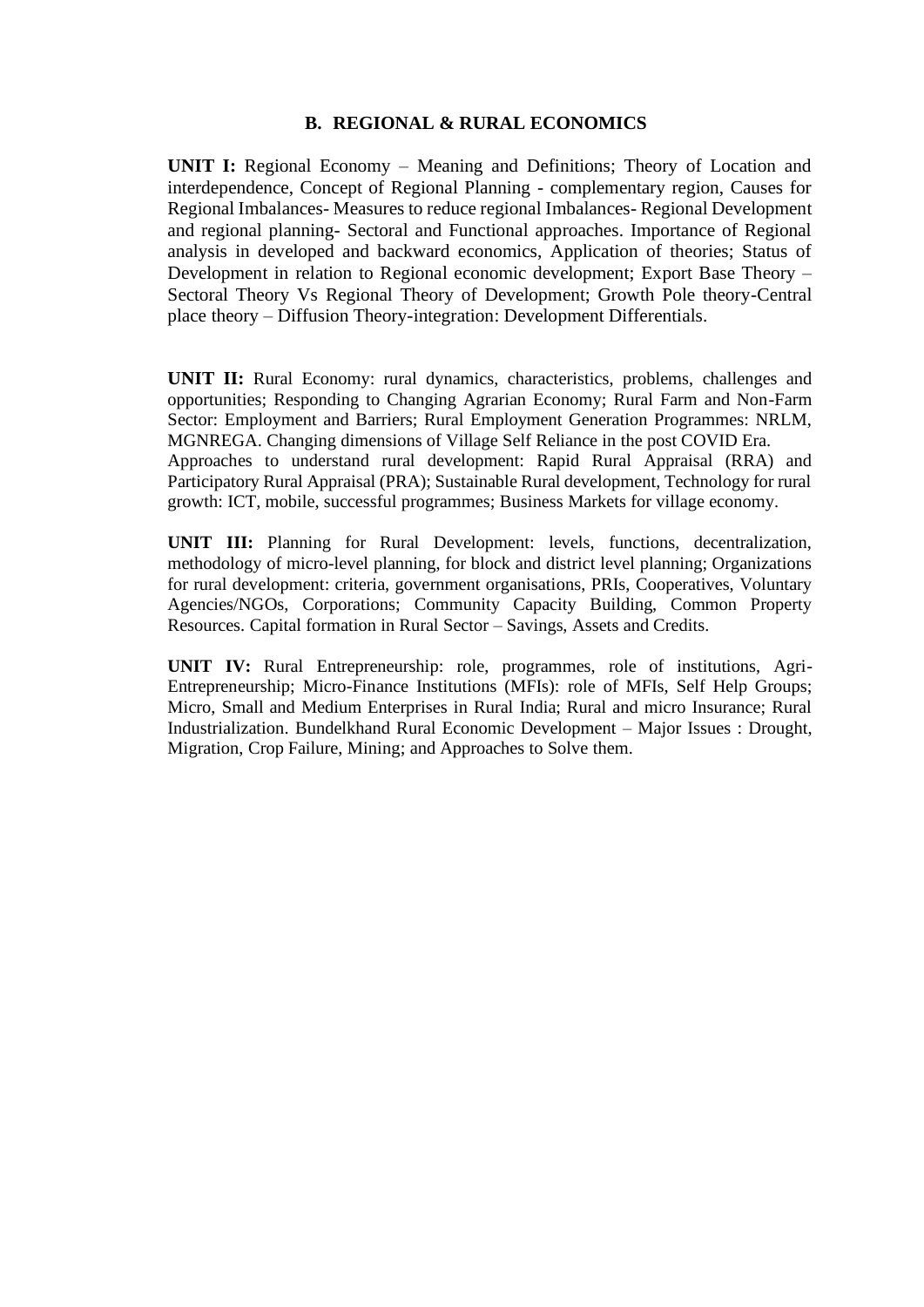### **SEMESTER 3**

### **Paper 1 Theories of Growth and Development – I**

**UNIT I:** Development and Scope of Development Economics - Background and beginnings of 'Development Economics': post-war world economic order and end of formal colonialism; distinction between growth and development economics/studies. Human Development and deprivation The concept of development – Evolution of Measures of Economic Development, Human Development Index and its extensions, modifications, and other related measures: Human Poverty Index (HPA), Gender related Development Index (GDI), Gender Empowerment Measure (GEM); Concept of Sustainable Development

**UNIT II:** Major Growth Theories -Classical Theories of Growth: Contributions of Adam Smith, Ricardo and Malthus; Karl Marx and development of capitalistic economy — Theory of social change, surplus value and profit; Immutable laws of capitalist development; Crisis in capitalism — Schumpeter and capitalistic development; innovation — role of credit, profit and degeneration of capitalism; Keynesian Model of Development

**UNIT III:** Major themes/perspectives of post-war 'high development theory' (late 1940s to 1970s); Rostow's stages of growth, Vicious circle of poverty; big push, balanced and unbalanced growth, dual-economy models – broad policy implications -Lewis model of development, Ranis-Fei model of development.

**UNIT IV:** Strategies of Growth ; Balanced and Unbalanced Growth, Big Push, Hirschman model; Leibenstien"s model; Nelson"s low level Equilibrium trap, Political Economy of development and underdevelopment; Dependency school and its critique; Learning by Doing, Endogenous Growth: Role of Education, research and knowledge – explanation of cross country differentials in economic development and growth.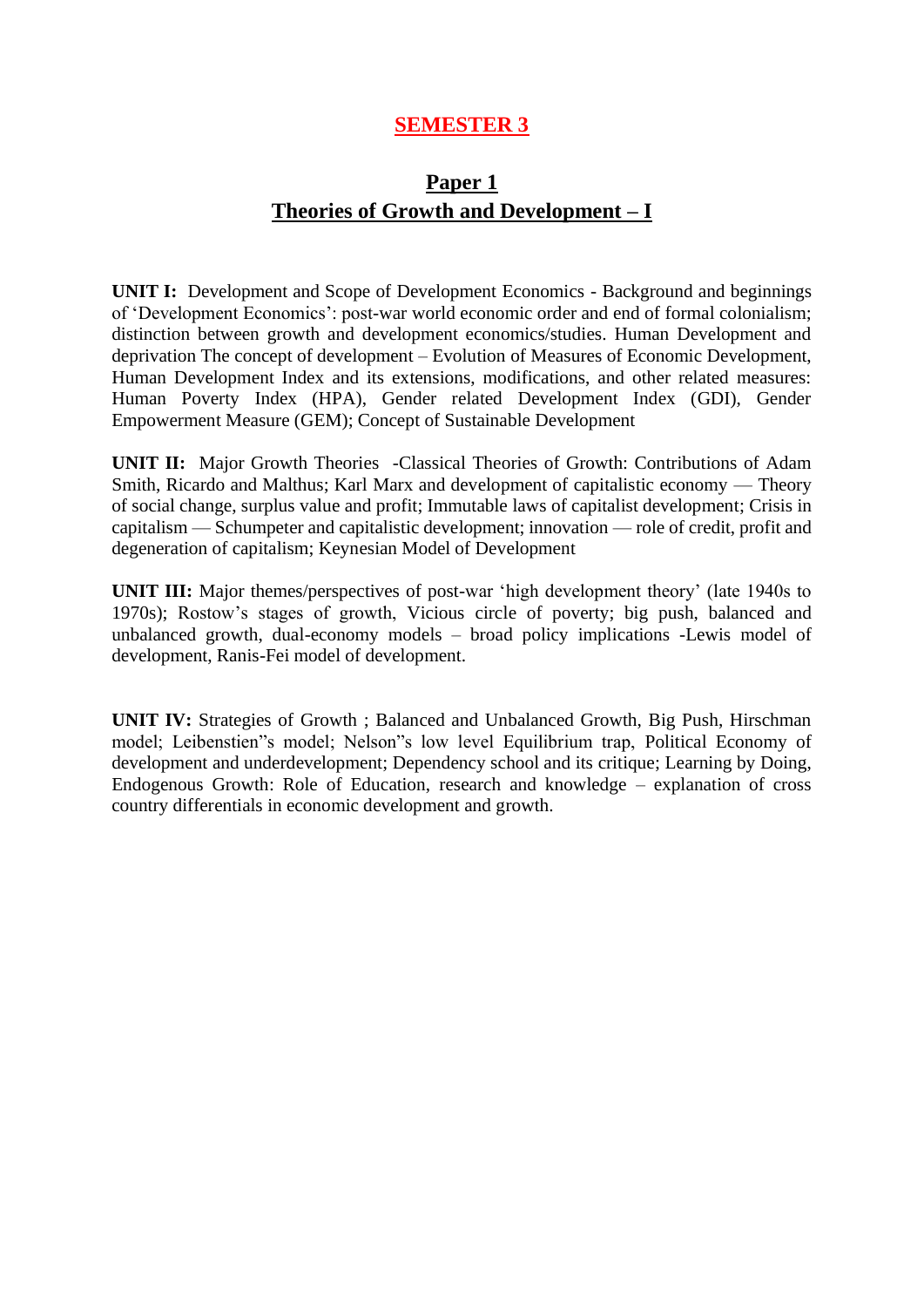## **Paper 2 International Economics – I**

**UNIT I:** Distinguishing features of Interregional and International trade; Importance and Scope of International Trade. International division of labour and specialization; Smith's theory of Absolute Difference in costs; Ricardo's theory of comparative differences in costs and its application in underdeveloped countries.

**UNIT II:** Mills' theory of Reciprocal Demand; Concept of Offer Curves; Explanation of Mills' concept of Reciprocal Demand with the help of Marshall's Offer Curves. International Trade Equilibrium; Some analytical tools- Offer curves, Production Possibility Curves; the Community Indifference Curves; Equilibrium in Community Consumption and Output. Harberler's Theory of Opportunity Costs; International trade under constant, Increasing and decreasing opportunity costs. The Modern Theory of Factor Endowments; its explanation under price criterion and physical criterion and its relevance in the present scenario. Its superiority over the classical theory; Leontief Paradox.

**UNIT III:** International trade and factor prices, Samuelson's Factor Price Equalization Theorem. The Terms of Trade- Meaning and various concepts, Factors affecting it, Terms of Trade and underdeveloped countries.

**UNIT IV:** Tariffs meaning and types; - Effects of tariff under partial and general equilibrium; Optimum tariff and welfare; Effects of tariff on income distribution, Stopler- Samuelson theorem, Dumping: Types, Objectives and effects of dumping; Current incidence of dumping in India and its impact on our economy; Anti-dumping measures.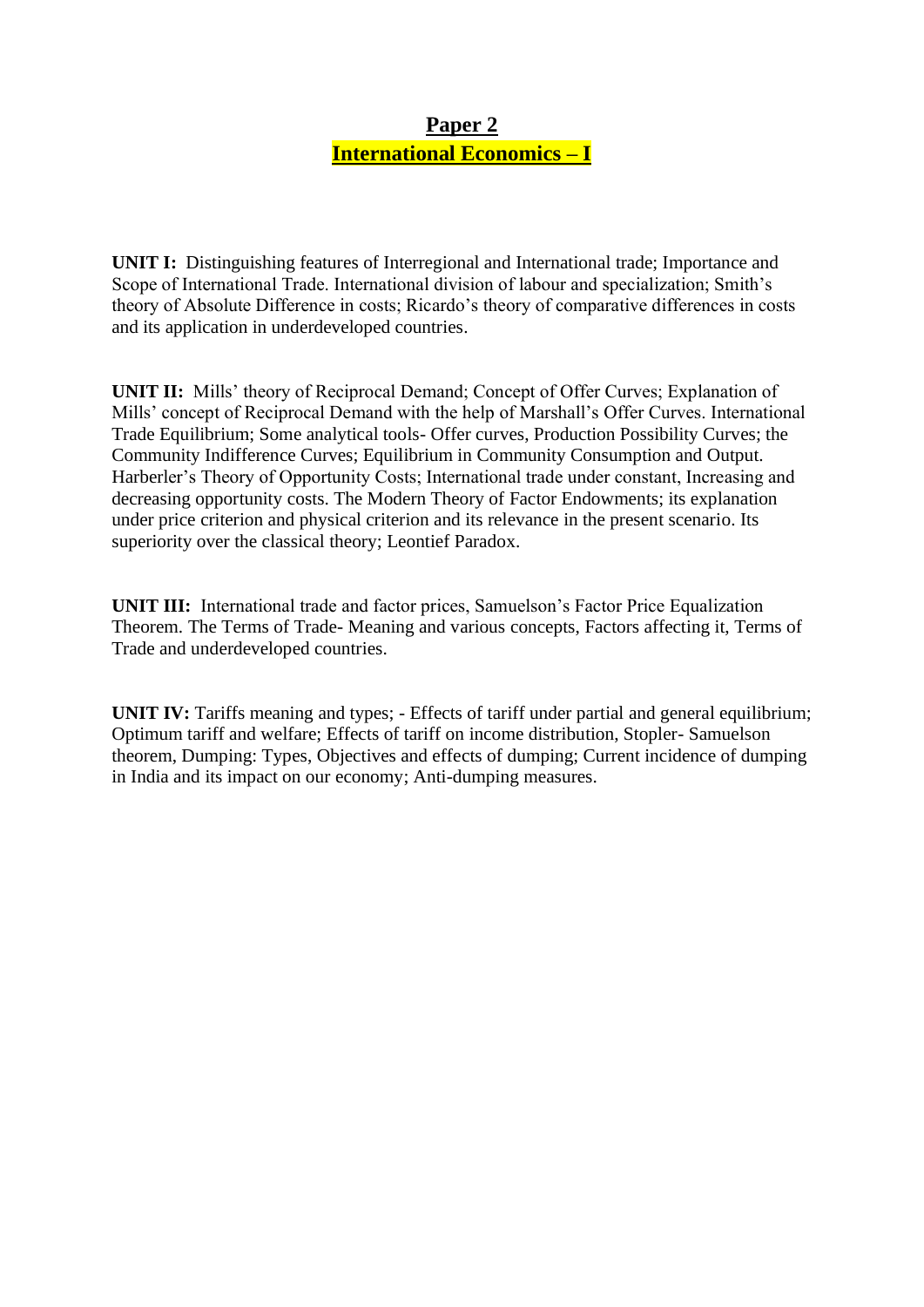# **Paper 3 Public Economics**

**UNIT I:** Market and Government **-** Economic rationale of government, fiscal functions; The role of State in Allocation, Distribution, Regulation and Stabilization; Market Failures and Govt. Intervention : imperfections, externalities and public goods; concepts of private goods, pure public goods, mixed goods and merit goods; free Rider's problem, Optimal provision of public goods – voting and public choice – preference revelation mechanisms – Lindahl and successors, free riding, mobility; The theory of clubs and local public goods, Public goods and the private cost of public goods- Pseudo- market mechanism for Preference Revelation. The optimal provision of public goods,

**UNIT II:** Theories of Maximum Social Advantages-Dalton, Pigou and Musgrave; Budgeting - Various concepts, Performance budgeting, PPBS, Zero base budgeting; Budget Analysis, Fiscal Policy and Fiscal Reforms in India. Investment and growth Burden of Public Debt, India's Public debt

**UNIT III:** Public Expenditure - Wagner's law of Increasing State Activities, Peacock Wiseman hypothesis; economic effects of public expenditure; Dalton norms of Public Expenditure, Trends in India's Public Expenditure. Union-State Financial Relations-Horizontal and vertical imbalances; Finance commission. FRBM Act – An Assessment

**UNIT IV:** Theory of Taxation - Cannons of taxation, neutrality, equity, ability to pay, benefit principle, revenue maximization, income maximization; analysis of incidence of taxes, elasticity, buoyancy and taxable, capacity, efficient tax design: optimal taxation, effects of taxation on work effort, savings, investment and growth; classification of taxes: direct and indirect taxes, progressive, proportionate and regressive taxes, Advalorem and specific taxes; Tax systems in India; structure, composition and various economic issues.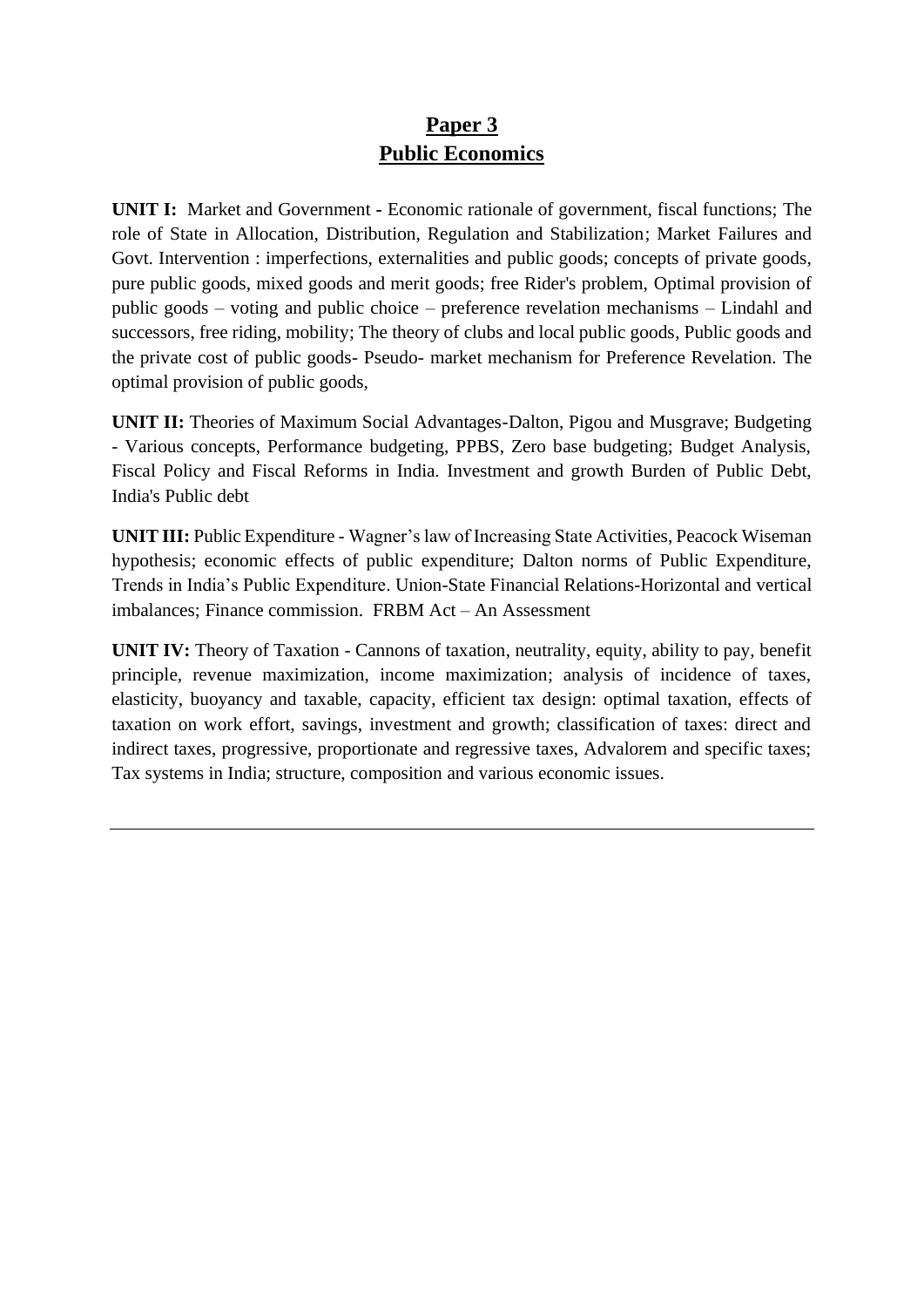### **Paper 4 Indian Economic Development**

**UNIT I:** Basic features and problems of Indian Economy: Economic History of India -Indian Economy before Independence: A Review; Economic consequences of the British rule; Need for planned economic development; Basic strategy for development of the Indian economy under the planning period; Changes in the strategy of Indian planning; Role of the public and private sectors in India; and Main aspects of new economic policy and its relevance. Nature of Indian Economy, Natural Resources, Demographic features and Human Development Index, Problems of Poverty, Unemployment, Inflation, income inequality, Black money in India.

**UNIT II:** Sectoral composition of Indian Economy: Issues in Agriculture sector in India, Green Revolution, Agrarian Reforms: Land Reforms, New agricultural policy; Production Structure of Indian Agriculture; Terms of trade between agriculture and industry; Industrial policy; Nature and extent of industrialization; and the existing production structure of industry in India. Industrial development, MSMEs, small scale and cottage industries, Various Industrial Policies, Public sector in India, Service Sector in India.

**UNIT III:** Economic Policies: Economic Planning in India , Planning commission v/s NITI Aayog, Five Year Plans, monetary policy in India, Fiscal Policy in India, Centre state Finance Relations, Finance commission in India. LPG policy in India. Savings and Capital Formation in Indian Economy; Trends in national income; Performance of different sectors; Trends in prices and money supply; Fiscal and Financial Sector reforms and recent changes in the policy; Measures to fight slowdown and the vision of \$5 Trillion Economy.

**UNIT IV:** External sector in India: - Foreign capital in India; and Foreign Direct investment and Portfolio Investment, India's foreign trade value composition and direction, Foreign Trade in Goods and Services; Balance of Payment; India Balance of payment since 1991, FDI in India, Impact of Globalization on Indian Economy, WTO and Indian Economy; Restrictions on Monopolies and Concentration of economic power; Poverty and economic inequalities; Population problem; Unemployment; Regional imbalances; Trends in migration; Economic Development and Environment Degradation; SHGs and Women empowerment.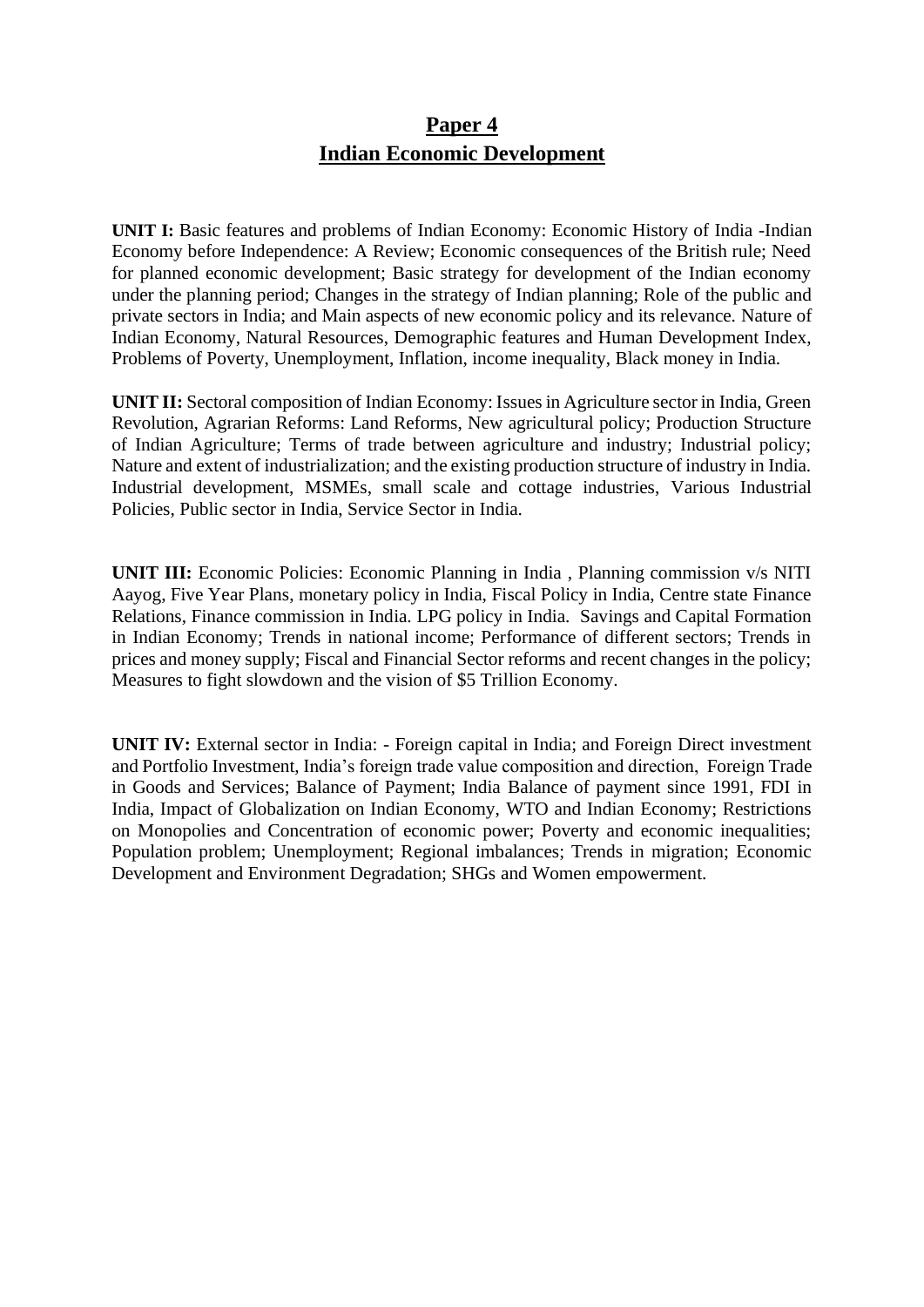### **Paper- 5**

#### **OPTIONAL PAPER**

#### **A. MATHEMATICAL ECONOMICS**

**UNIT I**: Basic Concepts: Number system, Venn diagram (Set Theory), Functions and their graphs; Logarithms and exponents ; Equations – Simple, quadratic and simultaneous and Identities; Equations of a straight line, concept of slope; Equation and interpretation of Rectangular Hyperbola ; Series – Arithmetic and Geometric series; Elements of Trigonometry and Coordinate Geometry; Trigonometric functions and identities. Two –dimensional coordinates; Plotting of curves; Straight line; Parabola and Hyperbola.

**UNIT II**: Simple Differentiation –Rules of Differentiation, Solving Higher Order Derivatives, Application of differentiation in Concepts of elasticity; Elasticity of demand; Average and Marginal functions; Interrelationships among total, marginal and average cost and revenues. Static Optimization Problems and their applications. Integration – Rules of Integration, Indefinite Integral, The Definite Integral, Integration by Substitution; Integration by parts. Application of Integration in Economics: Consumers' and Producers' Surplus.

**UNIT III**: Matrices and Determinants- Types of Matrices, Multiplication of Matrices, Adjoint of a Matrix, Inverse of a Matrix, Rank of matrix Determinants, Cramer's' Rule, Use of Matrix Algebra in solving Simultaneous Equation System and in Regression Analysis. Jacobian and Hessian determinants and their use. Input Output Analysis and sums based on it, Leontief's static open input-output model, Hawkins Simons Condition. Eigen values and Eigen vectors.

**UNIT IV**: Linear Programming- graphical method and Simplex Method, The Dual. Other approaches to optimization. Differential Equations; Definitions and Concepts; First-order Linear Differential Equations; Exact Differential Equations; Integrating Factors; Separation of variables; Second-order Differential Equations. Economic Application, Difference Equations: Definitions and Concepts; First-order and Secondorder, Linear Difference Equations; Stability conditions. Economic Applications: Cobweb Model. Concept of Rate of growth, Present Value, Annuities and their measurements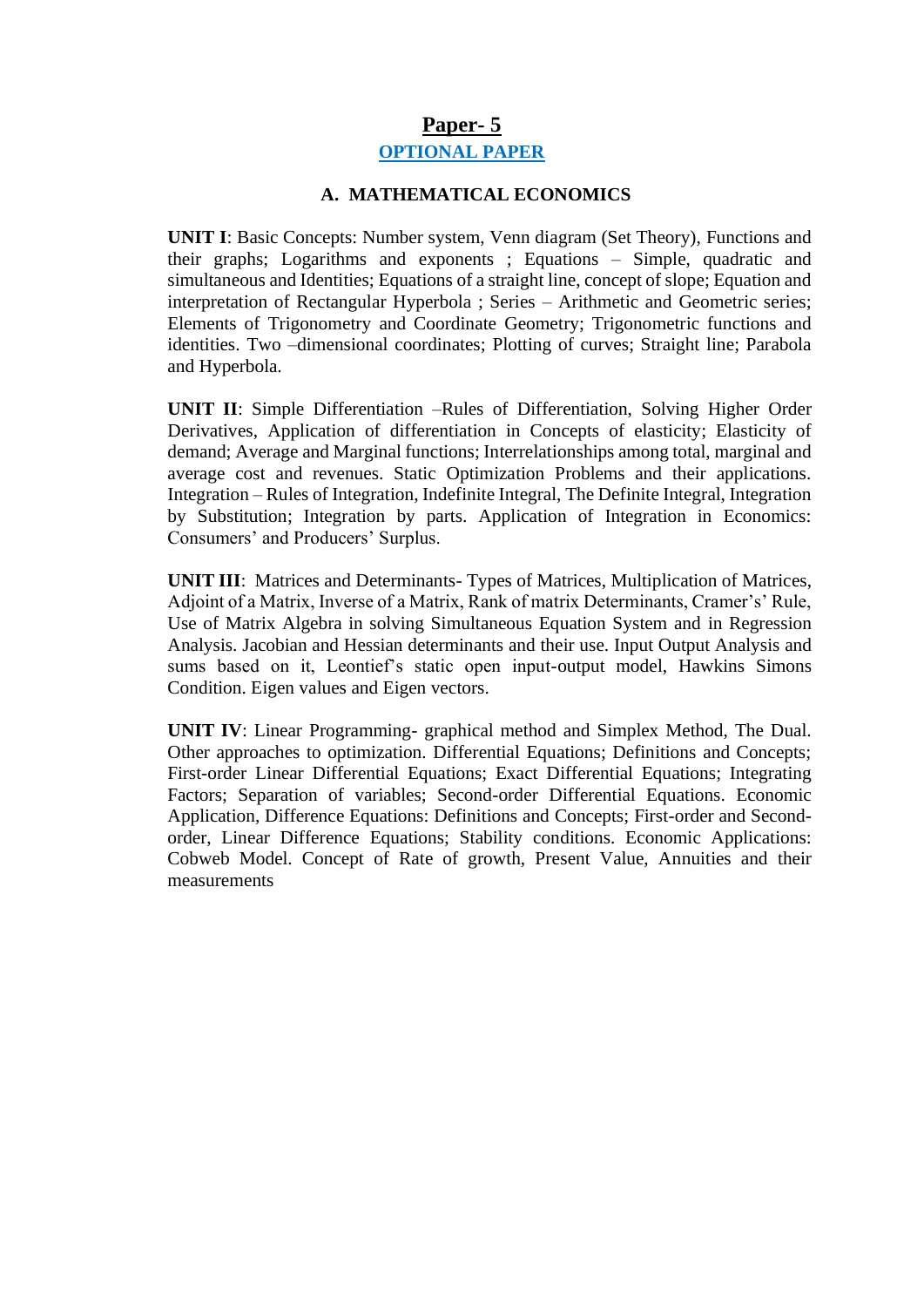#### **B. AGRICULTURAL ECONOMICS**

**Unit-I** Agricultural Economics: Meaning, Scope and Role in economic development; Interface between Agriculture and Industry; Schultz's .prescription of transforming traditional agriculture; Models of Agriculture Development- Jorgenson's Model of development of Dual economy, Mellor's Model of Agriculture Development, and Boserup Model of Agriculture development; Land Reforms, Agriculture Development during Planning Periods; Green Revolution; Growth, Productivity and Regional Disparities in Indian Agriculture; Agrarian Crisis and Farmer Suicide

Unit-II Development issues - poverty, inequality, unemployment and environmental degradation; Recycling – Methods and Issues; emerging issues in Organic farming and issues in GM crops; Population and food supply, Food security and public distribution system in India. Farm Size and Productivity Relationships, Risk and Uncertainty in Agriculture, Environmental Issues in Agriculture.

**Unit-III -** Farm Management: Basics; Agricultural Marketing: Existing Structure, Problems, Costs and Efficiency in the markets, Marketing Reforms, Innovations in Agricultural Marketing System. Recent trends in agricultural growth in India; Inter-regional variations in growth of output and productivity; Types of Marketing - Group, Global, Corporate & Forward; Agricultural marketing and price system in India; Challenges of Agricultural marketing in India.

**Unit-IV-** Agricultural Price Policy in India-instruments and assessment; Food Security and Public Distribution System (PDS), Agricultural Finance: Role, Agencies, problems, Policies, Inter-linked Markets, Value Chain, Market Reforms, Indebtedness.

Cooperative: Organisation, Structure, Functions, Inter-sectoral terms of trade; Agricultural subsidies - Nature, Trends and Distributional Implications; Agricultural Exports: Nature, Trend, Composition; WTO and Indian agriculture.

**SEMESTER 4**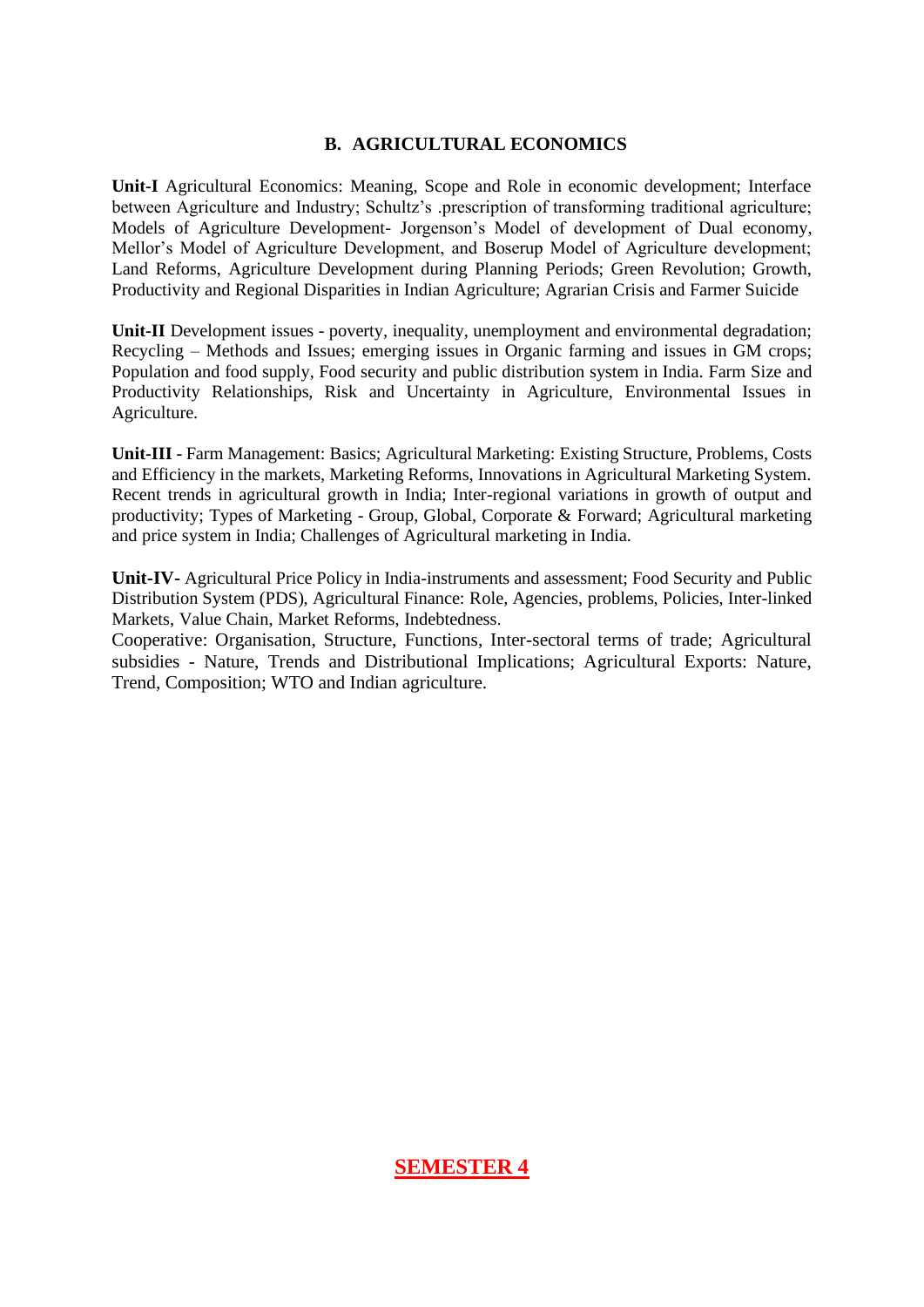# **Paper 1 Theories of Growth and Development – II**

UNIT I: Growth Models I: Post Keynesian Era - Harrod and Domar, instability of equilibrium; Neo-classical growth models — Solow and Meade, Mrs. Joan Robinson's growth model; Cambridge criticism of Neoclassical analysis of growth, The capital controversy.

UNIT II: Growth Models II- Technological progress — embodied and disembodied technical progress; Hicks and Harrod; Growth models of Kaldor and Pasinetti, Golden rule of accumulation, Stability of equilibrium; Money in economic growth, Tobin, Levhari, Patinkin and Johnson

UNIT III: Trade and Development; Trade as an engine of growth; two gap analysis; Views of Prebisch, Singer and Myrdal; Gains from Trade and LDC's Role of FDI and MNC's in emerging scenario, Dualistic development theories - Chenery's two gap model.

UNIT IV : Techniques of Planning; Plan Models in India, Mahalonobis Model- A Detailed Analysis; Planning in a Market Oriented Economy Choice of techniques and Appropriate Technology, Various Investment Criteria; Social Cost Benefit Analysis.

.

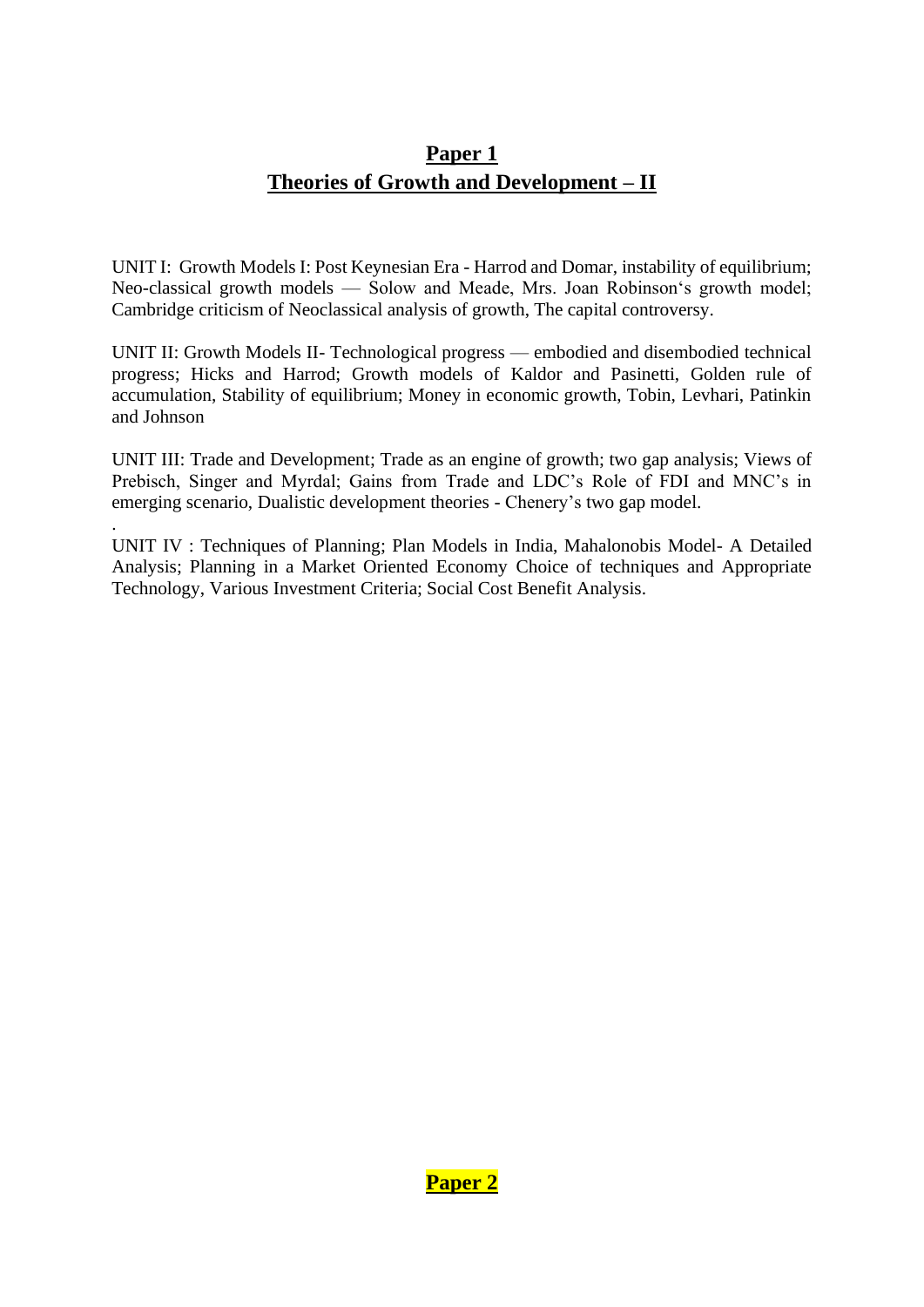### **International Economics – II**

**UNIT I:** Foreign Trade and Economic Development. Meaning and Components of Balance of Payments, Equilibrium and disequilibrium of Balance of Payments. Factors causing disequilibrium balance of payments . Adjustment mechanisms of Balance of Payments Under Gold Standards, Under flexible exchange rates (price effect), Under elasticity approach Marshall Lerner condition, Under capital Movements and direct control for adjustment. Foreign Trade Multiplier and determination of Income.

Concept of Foreign exchange rate, Determination of Equilibrium exchange rate. Theories of Exchange rate determination the purchasing power parity theory and the Balance of Payment theory. Factor causing changes in exchange rates. Relative's merits and demerits of fixed and flexible exchange rates, concepts of spot and forward exchange rates, convertibility of currency.

4. Exchange control Meaning, features, objectives and methods of exchange control. Devaluation Devaluation of Indian Rupee and its impact on out economy. Free Trade versus Protection cases for and against.

5. Foreign Direct Investment FII Multinational corporation Global margin equitation and Consequence. Current issues of International Trade

6. World Trade Organization -Functions, structure objectives and working of WTO India and WTO Trade Blocks EU, NAFTA, ASEAN, International Monetary Fund Origin, objectives, functions and working of the fund, India & IMF .World Bank Functions, working, India and the World Bank. Foreign Trade and Balance of payment in India, Recent changes in the direction and composition of trade, Major problems of Indian export sector.

#### **Paper 3**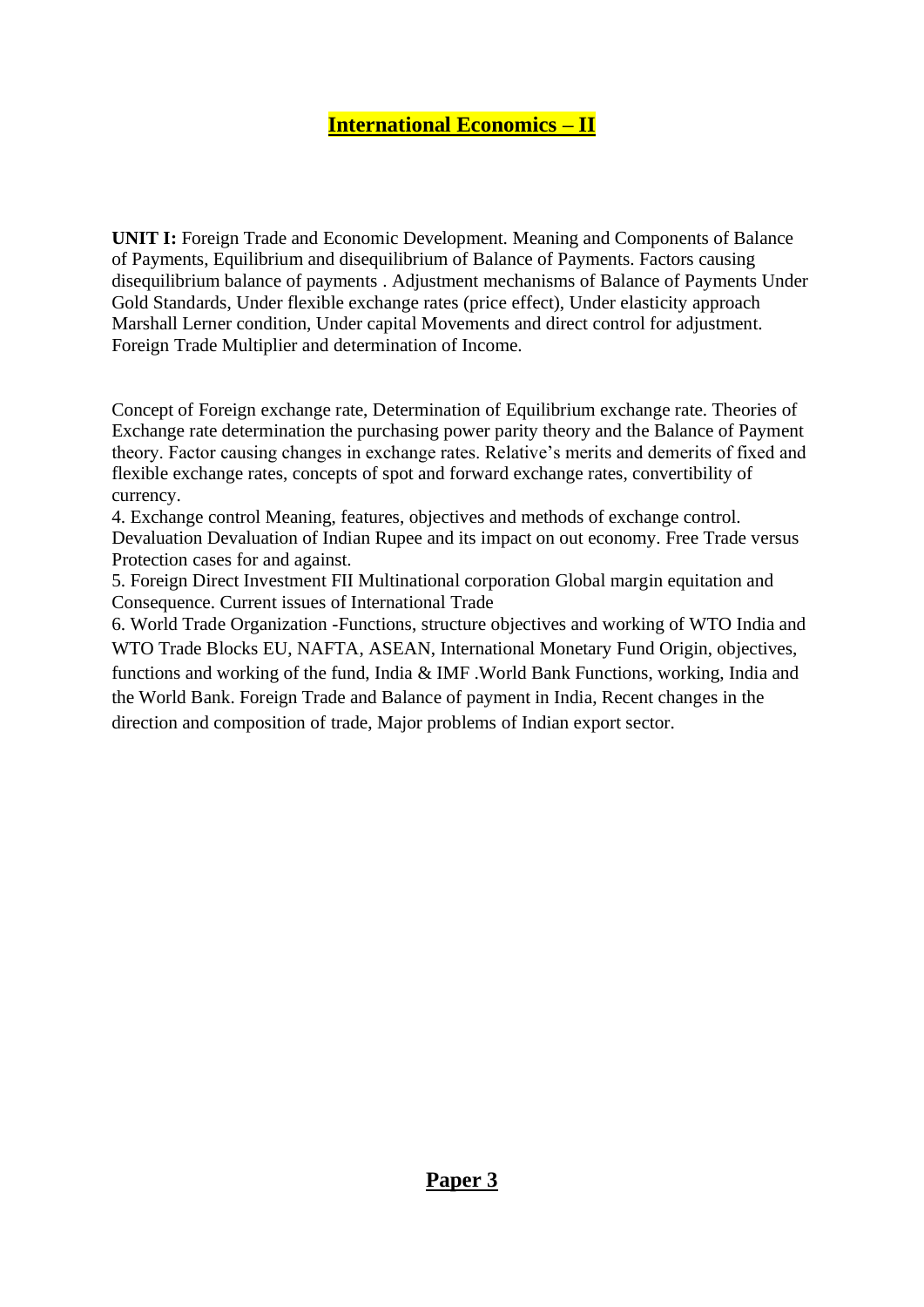### **Environmental Economics and Demography**

**UNIT I:** Introduction: Meaning of environmental economics; environment as a Public Good; The theory of Externality and Public Goods: Concepts, Market failure, Pigouvian Solution, Buchanan's Theory, Coase's theorem and its critique, Pigouvian vs. Coasian solution; Detrimental externality and non-convexities in the production set; Property rights; Collective action. The Design and Implementation of Environmental Policy: Overview; Pigouvian taxes and effluent fees; Tradable permits; choice between taxes and quotas; implementation of environmental policy;

**UNIT II:** Measurement of Environmental Values: Use values; Option value and non-use values. Techniques of Valuation: Market and Non- Market Valuation: Physical linkage methods; Abatement Cost Methods; Behavior Linkage Method-Revealed and stated preference; Social Cost benefit Analysis; Environmental impact assessment, Hedonic property values and house hold production models (Travel cost method and household health production function). Methods based response to hypothetical Markets, Contingent Valuation Methods.

**UNIT III:** India's Environmental Policy and Performance, Environmental Planning and Management, Macroeconomic Policies and Environment , People's Participation. Population and Environment, Poverty and Environment; International Environmental Problems: Transboundary environmental problems; economics of climate change; trade and environment - Trade and environment in the WTO regime, Eco-labeling, Economics of climate change, Causes and Consequences of Ozone depletion and climate change. Rio and other then Rio Conference, Protocols and Treaties relating to climate change and Environmental degradation, Ozone depletion and Bio diversity. Sustainable Development: concept and measurement.

**UNIT IV:** Theories of Population; Concepts and Measures: Fertility, Morbidity, Mortality; Age Structure, Demographic Dividend; Life table; Migration.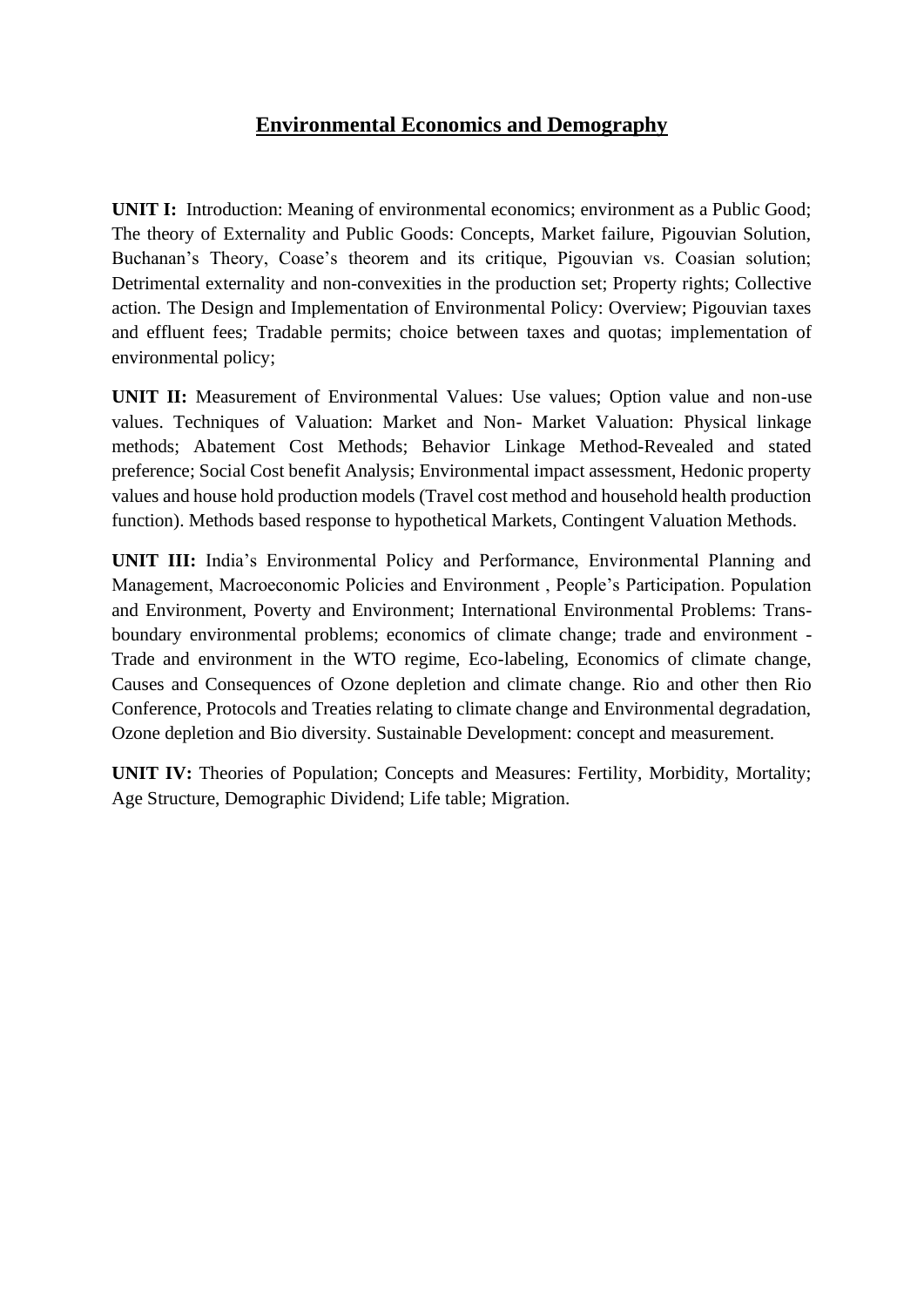**Paper 4 Dissertation +Viva Voce**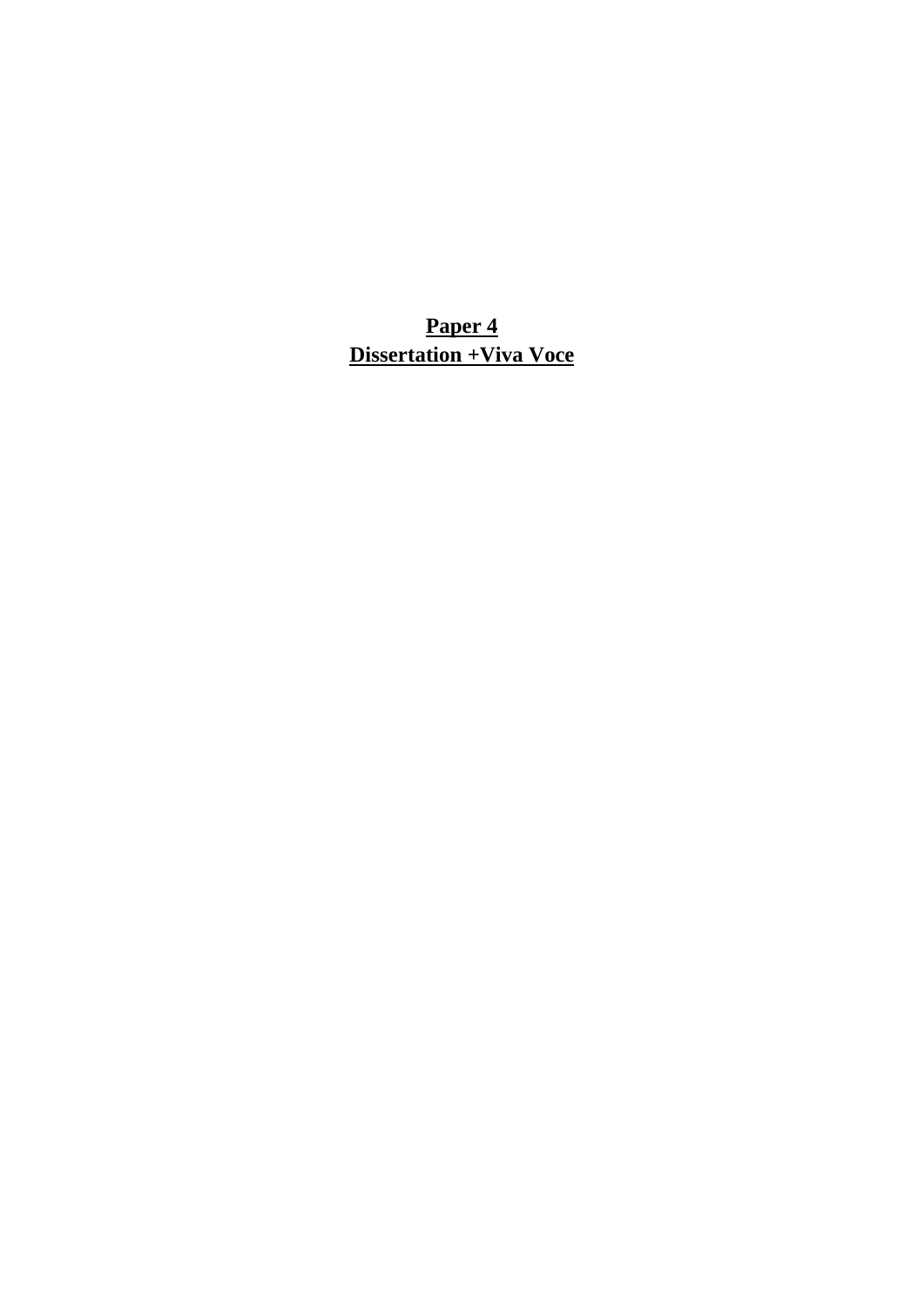# **Paper- 5 OPTIONAL PAPER**

### **A. ECONOMETRICS**

**UNIT I:** Random Variable, Expectation of Random Variable. Basics of Hypothesis Testing; Nature and Scope of Econometrics. Types of data; Meaning and Methodology of Econometrics; Meaning of Causal relationship; Nature of Regression Analysis; Properties of good Estimator; Gauss-Markov Theorem.

**UNIT II:** Basics of Two-Variable Regression Analysis. Estimation and Hypothesis Testing; interpretation of results and their application Extensions of the Two-variable Linear Regression Model. Multiple Regression Model, its Estimation and Inference; Types of Non Linear Regression Models and their applications.

Unit V

Nature, Consequences, Detection and Remedial Measures of Specification Bias, Heteroscedasticity, Autocorrelation and Multi Collinearity

Unit VI

Regression on Dummy Variables and their application.

Unit VII

Autoregressive and Distributed Lag Models; problems in estimation and their application.

Unit VIII

Systems of Equations, Identification(Rank and Order Conditions) and Estimation Methods (ILS and 2SLS) of Simultaneous Equation Models.

**B. INDUSTRIAL & LABOUR ECONOMICS**